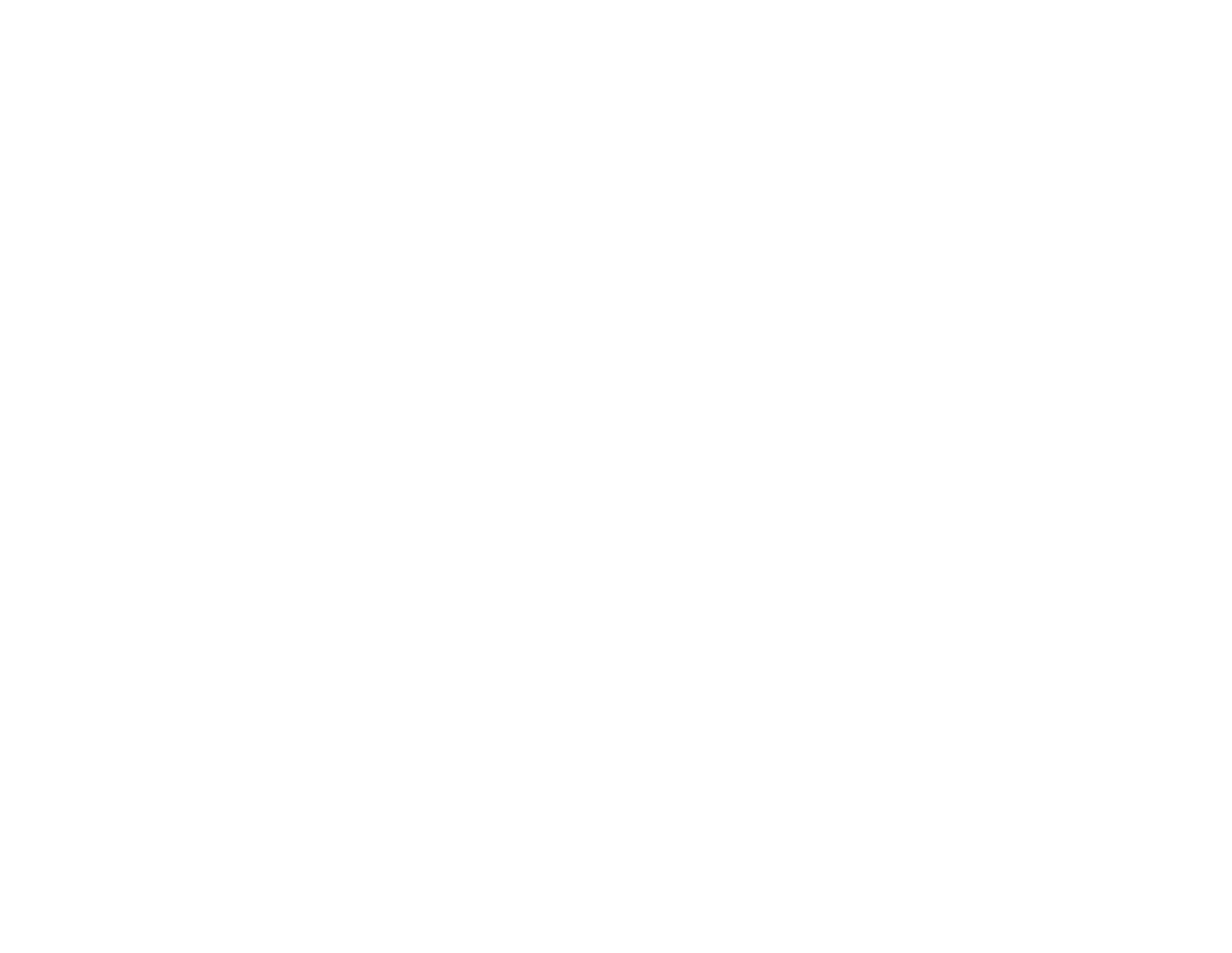|                                 | Parcel Number Cert Number Property Address | <b>Responsible Party</b>                               | <b>Parcel Owner</b>                                                                 | Date Issue | <b>Status</b> | <b>Amount Due</b> |
|---------------------------------|--------------------------------------------|--------------------------------------------------------|-------------------------------------------------------------------------------------|------------|---------------|-------------------|
|                                 |                                            | $(407)$ 222 8064                                       |                                                                                     |            |               |                   |
| 29-19-27-1300-000-025 CR21-0315 | <b>620 E 7TH AVE</b>                       | HPA US1 LLC<br>$(469)$ 661 3052                        | HPA US1 LLC                                                                         | 03/10/2022 | Certified     | \$0.00            |
| 29-19-27-0010-016-000 CR21-0316 | 221 E 11TH AVE                             | <b>TROY BRYANT</b><br>4073760096                       | RIORDAN ROBERT TRUSTEE                                                              | 03/23/2021 | Certified     | \$0.00            |
| 20-19-27-1510-000-006 CR21-0317 | 1721 STAFFORD SPRINGS BLV                  | EXIT REALTY TRI-COUNTY DT & MT LLC<br>$(352)$ 385 3948 |                                                                                     | 03/29/2021 | Certified     | \$0.00            |
| 29-19-27-2500-000-001 CR21-0318 | 1160 N HIGHLAND ST                         | $(407)$ 747 9711                                       | LITTLE PALM PROPERTIES LI LITTLE PALM PROPERTIES LLC 03/24/2021<br>$(407)$ 747 9711 |            | Certified     | \$0.00            |
| 32-19-27-0640-00A-00; CR21-0343 | 1581 DORSET DR                             | COX DAN J                                              | COX DAN J                                                                           | 03/24/2021 | Certified     | \$0.00            |
| 29-19-27-1300-000-012 CR21-0344 | 311 E 10TH AVE                             |                                                        | KELEZ PROPERTY INVESTME KELEZ PROPERTY INVESTMEN 04/13/2021                         |            | Certified     | \$0.00            |
| 20-19-27-1515-00B-011 CR21-0349 | 1748 HUNTERS GREENE CIR                    | PATEL SATISH & SMITA<br>$(352)$ 455 4957               | PATEL SATISH & SMITA<br>$(352)$ 455 4957                                            | 05/18/2021 | Certified     | \$0.00            |
| 20-19-27-1565-00J-083 CR21-0350 | 9092 ST ANDREWS WAY                        | Ruaka Consulting<br>$(310)$ 378 8471                   | LEWIS JOANNE & PHILIPP HUB 03/30/2021                                               |            | Certified     | \$0.00            |
| 20-19-27-1555-00J-031 CR21-0351 | 9014 HEATHLAND CT                          | Ruaka Consulting<br>$(310)$ 378 8471                   | HUBER PHILIPP & JOANNE LEW 03/30/2021                                               |            | Certified     | \$0.00            |
| 30-19-27-0300-000-006 CR21-0352 | 130 W JACKSON AVE                          | $(786)$ 515 4182                                       | BELKIS LOPEZ & FERNANDO BELKIS LOPEZ & FERNANDO L 03/30/2021<br>$(786)$ 515 4182    |            | Certified     | \$0.00            |
| 29-19-27-0050-138-000 CR21-0353 | 1320 HACKETT ST                            | MAIN STREET RENEWAL<br>(512) 851 8950                  | ALTO ASSET COMPANY 1 LLC 03/30/2021                                                 |            | Certified     | \$0.00            |
| 29-19-27-0050-133-000 CR21-0354 | 1410 GORHAM ST                             | MAIN STREET RENEWAL<br>(512) 851 8950                  | ALTO ASSET COMPANY 1 LLC 03/30/2021                                                 |            | Certified     | \$0.00            |
| 20-19-27-1520-00B-02{ CR21-0355 | 3025 ANDOVER CT                            | EXIT REALTY TRI-COUNTY DT & MT LLC<br>$(352)$ 385 3948 |                                                                                     | 04/14/2021 | Certified     | \$0.00            |
| 32-19-27-0400-006-00E CR21-0356 | 1051 S HIGHLAND ST $#$ 6-B                 | <b>WARING WILLIAM B</b><br>$(616)$ 291 7647            | <b>WARING WILLIAM B</b><br>$(616)$ 291 7647                                         | 04/07/2021 | Certified     | \$0.00            |
| 29-19-27-0002-000-054 CR21-0357 | 1726 N ORANGE ST                           | DELTA FUND LLP<br>4073837100                           | DELTA FUND LLP<br>4073837100                                                        | 04/05/2021 | Certified     | \$0.00            |
| 29-19-27-0050-333-000 CR21-0358 | 1440 E 1ST AVE                             |                                                        | PLATT DONALD W & CAROL PLATT DONALD W & CAROL M 04/08/2021                          |            | Certified     | \$0.00            |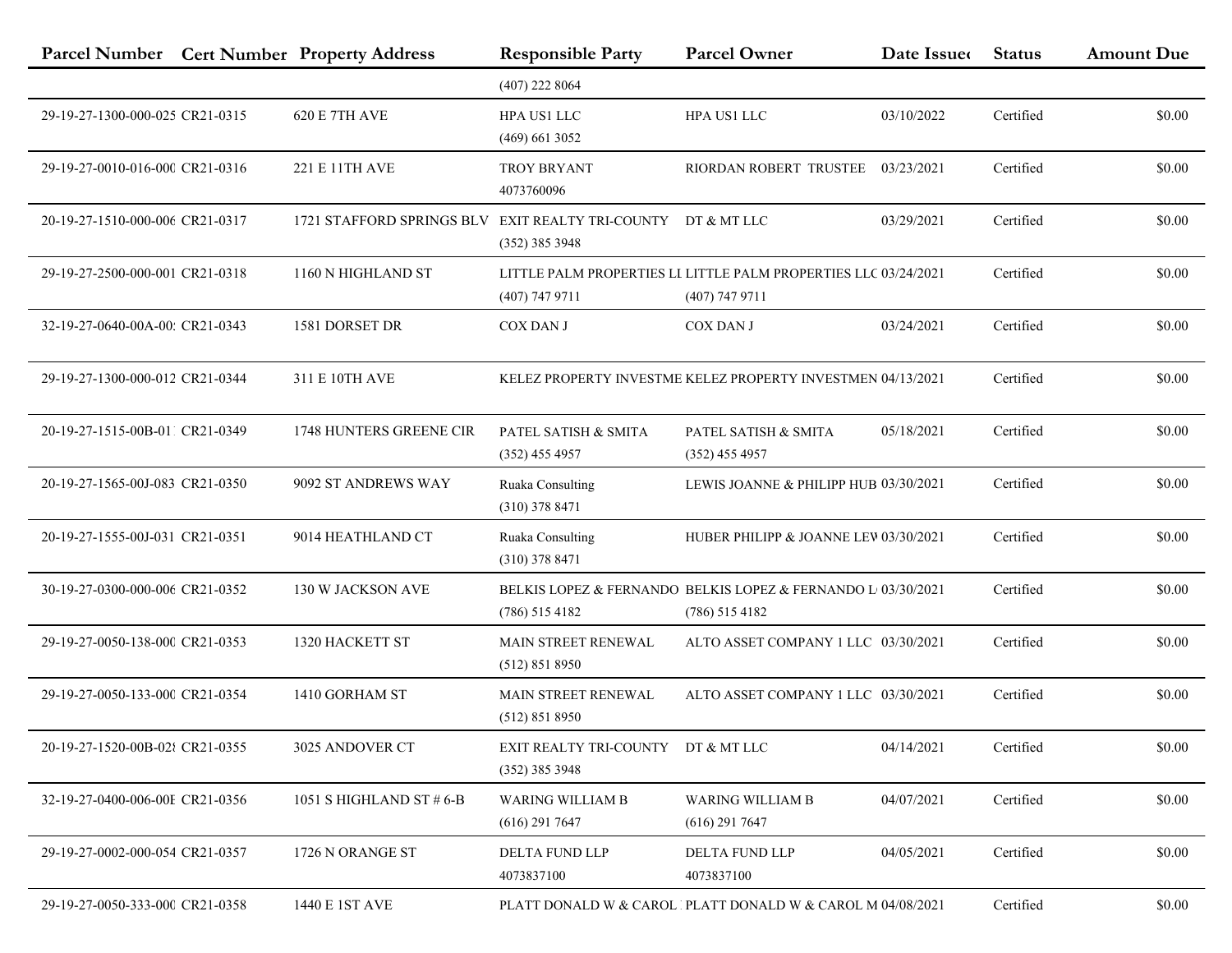|                                 | Parcel Number Cert Number Property Address | <b>Responsible Party</b>                      | <b>Parcel Owner</b>                                                                 | Date Issue | <b>Status</b> | <b>Amount Due</b> |
|---------------------------------|--------------------------------------------|-----------------------------------------------|-------------------------------------------------------------------------------------|------------|---------------|-------------------|
|                                 |                                            | $(352)$ 205 1314                              | $(352)$ 205 1314                                                                    |            |               |                   |
| 32-19-27-0640-00B-01: CR21-0369 | 1640 DORSET DR                             | DAVE LOWE REALTY INC<br>$(352)$ 383 7104      | LANIER JACK L TRUSTEE<br>$(407)$ 247 9926                                           | 04/15/2021 | Certified     | \$0.00            |
| 20-19-27-1565-00J-088 CR21-0370 | 9082 ST ANDREWS WAY                        | EXIT REALTY TRI-COUNTY<br>$(352)$ 385 3948    | DT & MT LLC                                                                         | 04/19/2021 | Certified     | \$0.00            |
| 29-19-27-0050-109-000 CR21-0371 | 1655 N CLAYTON ST                          | <b>HICKSON GARY A SR</b><br>$(352)$ 255 9904  | <b>HICKSON GARY A SR</b><br>$(352)$ 255 9904                                        | 04/15/2021 | Certified     | \$0.00            |
| 30-19-27-0010-000-001 CR21-0372 | <b>206 E 9TH AVE</b>                       |                                               | MALLOY FRANCES LIFE EST. MALLOY FRANCES LIFE ESTA' 04/15/2021                       |            | Certified     | \$0.00            |
| 20-19-27-1570-000-012 CR21-0373 | 1023 ST IVES CT                            | <b>JAMES WEST</b><br>$(352)$ 250 5328         | VACHNA MICHAEL                                                                      | 04/15/2021 | Certified     | \$0.00            |
| 20-19-27-1585-00A-00 CR21-0374  | 8028 ST ANDREWS WAY                        | <b>MAXWELL'S LLC</b>                          | <b>MAXWELL'S LLC</b>                                                                | 04/20/2021 | Certified     | \$0.00            |
| 25-19-26-0200-00C-024 CR21-0375 | 1400 EUDORA RD # C-24                      |                                               | UNITED SOUTHERN BANK AS UNITED SOUTHERN BANK AS (04/20/2021                         |            | Certified     | \$0.00            |
| 25-19-26-0200-00C-02{ CR21-0376 | 1400 EUDORA RD # C-28                      | $(352)$ 255 4481                              | UNITED SOUTHERN BANK AS UNITED SOUTHERN BANK AS C 04/20/2021<br>$(352)$ 255 4481    |            | Certified     | \$0.00            |
| 29-19-27-0010-033-000 CR21-0377 | 823 N TREMAIN ST                           | $(305)$ 794 6271                              | COX TIMOTHY W & BELKIS J. COX TIMOTHY W & BELKIS JAI 04/25/2021<br>$(305)$ 794 6271 |            | Certified     | \$0.00            |
| 20-19-27-1515-00A-01! CR21-0378 | <b>1877 COUNTRY CLUB BLVD</b>              | <b>BERNARD LEE TEEPLE</b><br>$(786)$ 200 1677 | MAINES ANDRES D & RALPH J 04/26/2021                                                |            | Certified     | \$0.00            |
| 30-19-27-0700-000-061 CR21-0379 | 936 ALEXANDER ST                           | DAVE LOWE REALTY INC<br>$(352)$ 409 0369      | DONNELLY KAREN M<br>$(917)$ 617 6811                                                | 04/22/2021 | Certified     | \$0.00            |
| 20-19-27-1525-00G-01, CR21-0380 | 7013 PINE HOLLOW DR                        | KETURKA, KRISTINA                             | KETURKA KRISTINA E                                                                  | 06/17/2021 | Certified     | \$0.00            |
| 23-19-26-1100-00B-002 CR21-0381 | 3120 STRATFORD LN                          | YOUNGBLOOD, DEVON<br>(833) 600 0096           | MONTGOMERY STREET HOME: 05/13/2021                                                  |            | Certified     | \$0.00            |
| 29-19-27-0050-392-000 CR21-0382 | 1027 ROBIE AVE                             | HUBBS ALEXANDER<br>$(407)$ 947 3525           | HUBBS ALEXANDER<br>(407) 947 3525                                                   | 04/26/2021 | Certified     | \$0.00            |
| 32-19-27-1800-00A-01 CR21-0383  | 340 S SIMPSON ST                           | <b>JUSTIN STRASSER</b><br>$(407)$ 755 1010    | 340 SIMPSON STREET LAND TR 05/06/2021                                               |            | Certified     | \$0.00            |
| 30-19-27-1300-00A-02/ CR21-0384 | 206 FEARON AVE                             | ERA Grizzard Property Managem KEMPTON HELEN   |                                                                                     | 06/02/2021 | Certified     | \$0.00            |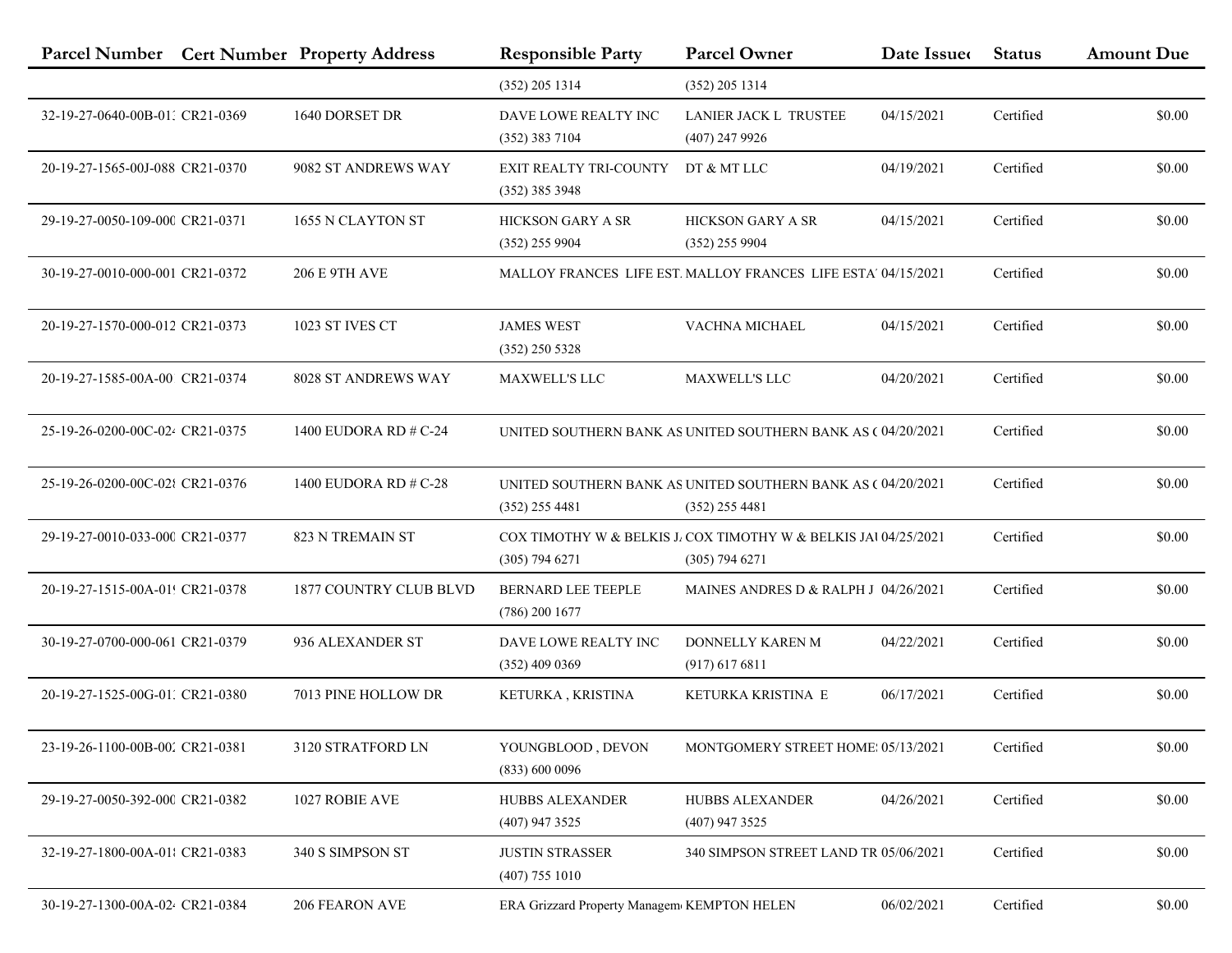|                                 | Parcel Number Cert Number Property Address | <b>Responsible Party</b>                                         | <b>Parcel Owner</b>                                                             | Date Issue | <b>Status</b> | <b>Amount Due</b> |
|---------------------------------|--------------------------------------------|------------------------------------------------------------------|---------------------------------------------------------------------------------|------------|---------------|-------------------|
|                                 |                                            | $(352)$ 421 0784                                                 |                                                                                 |            |               |                   |
| 29-19-27-0002-000-043 CR21-0385 | 1926 N ORANGE ST                           | GLOBAL PROPERTIES SALES YERA INVESTMENTS LLC<br>$(407)$ 222 8064 |                                                                                 | 04/28/2021 | Certified     | \$0.00            |
| 20-19-27-1525-00F-02(CR21-0386  | 8070 LAUREL RIDGE DR                       | ERICKSON STEVEN D<br>(612) 865 0370                              | ERICKSON STEVEN D<br>(612) 865 0370                                             | 04/28/2021 | Certified     | \$0.00            |
| 25-19-26-0200-00C-02' CR21-0387 | 1400 EUDORA RD # C-27                      | <b>NOYES, STEVE</b><br>3522554481                                | UNITED SOUTHERN BANK                                                            | 04/28/2021 | Certified     | \$0.00            |
| 32-19-27-2200-00C-00 CR21-0388  | 1020 ROBIE AVE                             | Martin V Ngo<br>$(415)$ 203 7141                                 | NGO MARTIN V                                                                    | 03/15/2022 | Certified     | \$0.00            |
| 32-19-27-2800-000-206 CR21-0389 | 101 N GRANDVIEW ST #206                    | $(607)$ 343 2112                                                 | SBARRA THOMAS A & DEBOI SBARRA THOMAS A & DEBORA 05/03/2021<br>$(607)$ 343 2112 |            | Certified     | \$0.00            |
| 32-19-27-0645-000-029 CR21-0390 | 1728 DORSET DR                             | <b>MAIN STREET RENEWAL</b><br>(512) 851 8950                     | SAFARI TWO ASSET CO LLC                                                         | 05/13/2021 | Certified     | \$0.00            |
| 17-19-27-0010-000-002 CR21-0391 | 1817 STRATHMORE CIR                        | M RESORT 2603 LLC                                                | M RESORT 2603 LLC                                                               | 05/10/2021 | Certified     | \$0.00            |
| 17-19-27-0010-000-021 CR21-0392 | 1794 STRATHMORE CIR                        | M RESORT 2603 LLC                                                | M RESORT 2603 LLC                                                               | 05/10/2021 | Certified     | \$0.00            |
| 29-19-27-0050-402-000 CR21-0393 | <b>132 S GRANDVIEW ST</b>                  | (352) 805 5222                                                   | CAROL S STEPHENS FAMILY CAROL S STEPHENS FAMILY T105/27/2021<br>(352) 805 5222  |            | Certified     | \$0.00            |
| 17-19-27-0010-000-057 CR21-0394 | 5040 BALLARK ST                            | <b>INVITATION HOMES</b><br>$(407)$ 732 6947                      | SFR JAVELIN BORROWER LP                                                         | 05/19/2021 | Certified     | \$0.00            |
| 25-19-26-0200-00E-049 CR21-0396 | 1400 EUDORA RD # E-49                      | <b>GLOBAL PROPERTIES</b><br>$(407)$ 222 8064                     | AJ PROPERTIES LLC<br>3522203005                                                 | 05/18/2021 | Certified     | \$0.00            |
| 32-19-27-2175-000-004 CR21-0397 | 1412 PLYMOUTH AVE                          | Six Corners/George Fuller<br>$(352)$ 735 0597                    | SIX CORNERS INVESTMENTS L 05/17/2021<br>$(352)$ 735 0597                        |            | Certified     | \$0.00            |
| 29-19-27-1800-213-004 CR21-0398 | 1125 E 11TH AVE                            | LAWMAN, SUSAN<br>$(720)$ 381 7220                                | LAWMAN SUSAN M                                                                  | 06/06/2022 | Certified     | \$0.00            |
| 20-19-27-1520-00B-03{ CR21-0399 | 3005 ANDOVER CT                            | YURKO ALISON M<br>$(407)$ 340 7043                               | YURKO ALISON M<br>$(407)$ 340 7043                                              | 05/24/2021 | Certified     | \$0.00            |
| 32-19-27-0635-000-015 CR21-0400 | 1720 COBBLE LN                             | (352) 557 4136                                                   | MARDEN CHARLES & KATHL MARDEN CHARLES & KATHLE 05/24/2021<br>(352) 557 4136     |            | Certified     | \$0.00            |
| 28-19-27-0400-000-096 CR21-0401 | 2416 SABASTIAN ST                          |                                                                  | HPA BORROWER 2018-1 ML LI HPA BORROWER 2018-1 ML LLC 05/17/2022                 |            | Certified     | \$0.00            |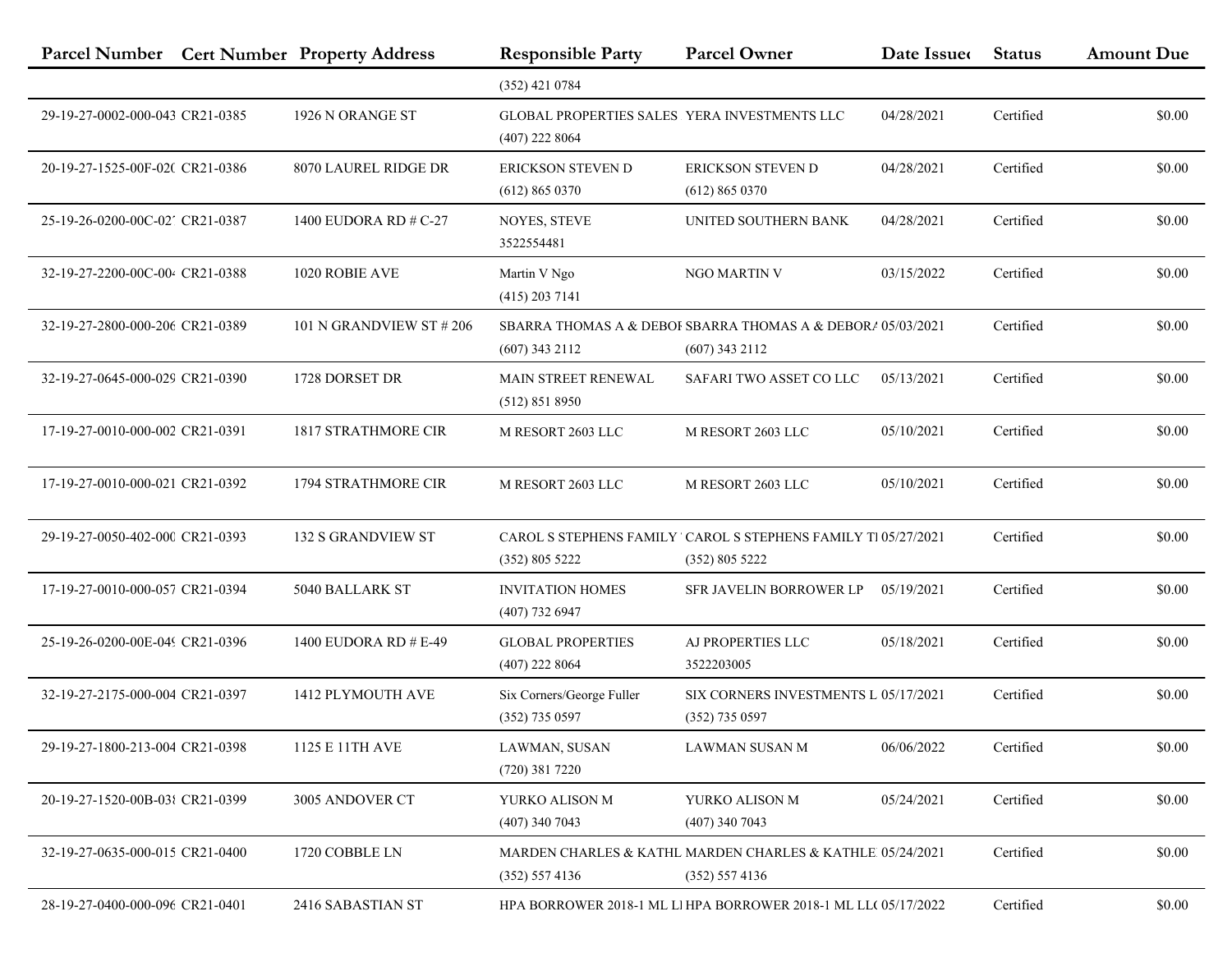|                                 | Parcel Number Cert Number Property Address | <b>Responsible Party</b>                                       | <b>Parcel Owner</b>                                                                     | Date Issue | <b>Status</b> | <b>Amount Due</b> |
|---------------------------------|--------------------------------------------|----------------------------------------------------------------|-----------------------------------------------------------------------------------------|------------|---------------|-------------------|
|                                 |                                            | $(972)$ 407 5318                                               | $(972)$ 407 5318                                                                        |            |               |                   |
| 32-19-27-1800-00A-03. CR21-0402 | 310 S RHODES ST                            | LINVESTMENTS INC &<br>$(407)$ 923 2232                         | LINVESTMENTS INC &<br>$(407)$ 923 2232                                                  | 06/04/2021 | Certified     | \$0.00            |
| 29-19-27-0010-034-000 CR21-0404 | <b>148 E 9TH AVE</b>                       | DAVE LOWE REALTY INC<br>$(352)$ 408 6693                       | LANIER JACK L TRUSTEE<br>$(407)$ 247 9926                                               | 06/09/2021 | Certified     | \$0.00            |
| 20-19-27-1580-000-081 CR21-0405 | 9078 LAUREL RIDGE DR                       | NSP0725 LLC                                                    | NSP0725 LLC                                                                             | 06/18/2021 | Certified     | \$0.00            |
| 23-19-26-0075-000-039 CR21-0406 | 2105 DAVID CT                              | DE PINO RALPH R                                                | DE PINO RALPH R                                                                         | 06/11/2021 | Certified     | \$0.00            |
| 30-19-27-1300-00A-01; CR21-0407 | <b>182 FEARON AVE</b>                      | VISIONARY PROPERTIES INC BAGANZ HOLDINGS LLC<br>(352) 636 2733 | $(352)$ 455 9426                                                                        | 06/22/2021 | Certified     | \$0.00            |
| 32-19-27-0400-001-00E CR21-0408 | 1051 S HIGHLAND ST $# 1-B$                 | $(407)$ 300 6757                                               | BOKLAND JEANETTE & LIND. BOKLAND JEANETTE & LINDA 11/03/2021<br>$(407)$ 300 6757        |            | Certified     | \$0.00            |
| 32-19-27-0615-000-049 CR21-0409 | <b>611 CHAUTAUQUA DR</b>                   | $(407)$ 499 2120                                               | <b>PROGRESS RESIDENTIAL MA PROGRESS RESIDENTIAL BORF 05/13/2022</b><br>$(480)$ 459 2451 |            | Certified     | \$0.00            |
| 17-19-27-0010-000-097 CR21-0410 | 1912 STRATHMORE CIR                        | <b>INVITATION HOMES</b><br>$(407)$ 732 6947                    | <b>IH6 PROPERTY FLORIDA LP</b><br>(952) 563 1936                                        | 08/24/2021 | Certified     | \$0.00            |
| 29-19-27-0500-000-003 CR21-0411 | 1130 E 9TH AVE                             | <b>HUIZING PATRICIA P</b>                                      | <b>HUIZING PATRICIA P</b>                                                               | 08/24/2021 | Certified     | \$0.00            |
| 29-19-27-0050-143-000 CR21-0412 | 917 E LINCOLN AVE                          | PUTMAN JASMINE<br>3523572344                                   | PUTMAN JASMINE<br>3523572344                                                            | 06/16/2021 | Certified     | \$0.00            |
| 28-19-27-0401-000-006 CR21-0413 | 780 CHACALL LOOP                           | LEWIS DONALD W & EMILY I LEWIS DON & EMILY<br>$(352)$ 434 2953 |                                                                                         | 07/12/2021 | Certified     | \$0.00            |
| 20-19-27-1570-000-009 CR21-0414 | 1017 ST IVES CT                            | (717)8025942                                                   | ARMITAGE, DAVID & LINDA DAVID M & LINDA L ARMITAG 07/08/2021                            |            | Certified     | \$0.00            |
| 28-19-27-0310-000-173 CR21-0415 | 3146 BETHPAGE LOOP                         |                                                                | LEWIS DONALD W & EMILY FLEWIS DONALD W & EMILY K $06/18/2021$                           |            | Certified     | \$0.00            |
| 32-19-27-0615-000-004 CR21-0416 | <b>610 CHAUTAUQUA CIR</b>                  | Bakich, Mike and Cathie<br>$(352)$ 267 7175                    | BAKICH FAMILY ENTERPRISES 06/18/2021<br>$(352)$ 267 7168                                |            | Certified     | \$0.00            |
| 29-19-27-1300-000-021 CR21-0417 | 742 HACKETT CT                             | $(540)$ 737 5430                                               | RISLEY FLOYD S LIFE ESTAT RISLEY FLOYD S LIFE ESTATE 07/12/2021<br>$(540)$ 737 5430     |            | Certified     | \$0.00            |
| 29-19-27-0700-137-000 CR21-0418 | 1317 HACKETT ST                            |                                                                | RISLEY F SCOTT & ANNETTE RISLEY F SCOTT & ANNETTE G 06/28/2021                          |            | Certified     | \$0.00            |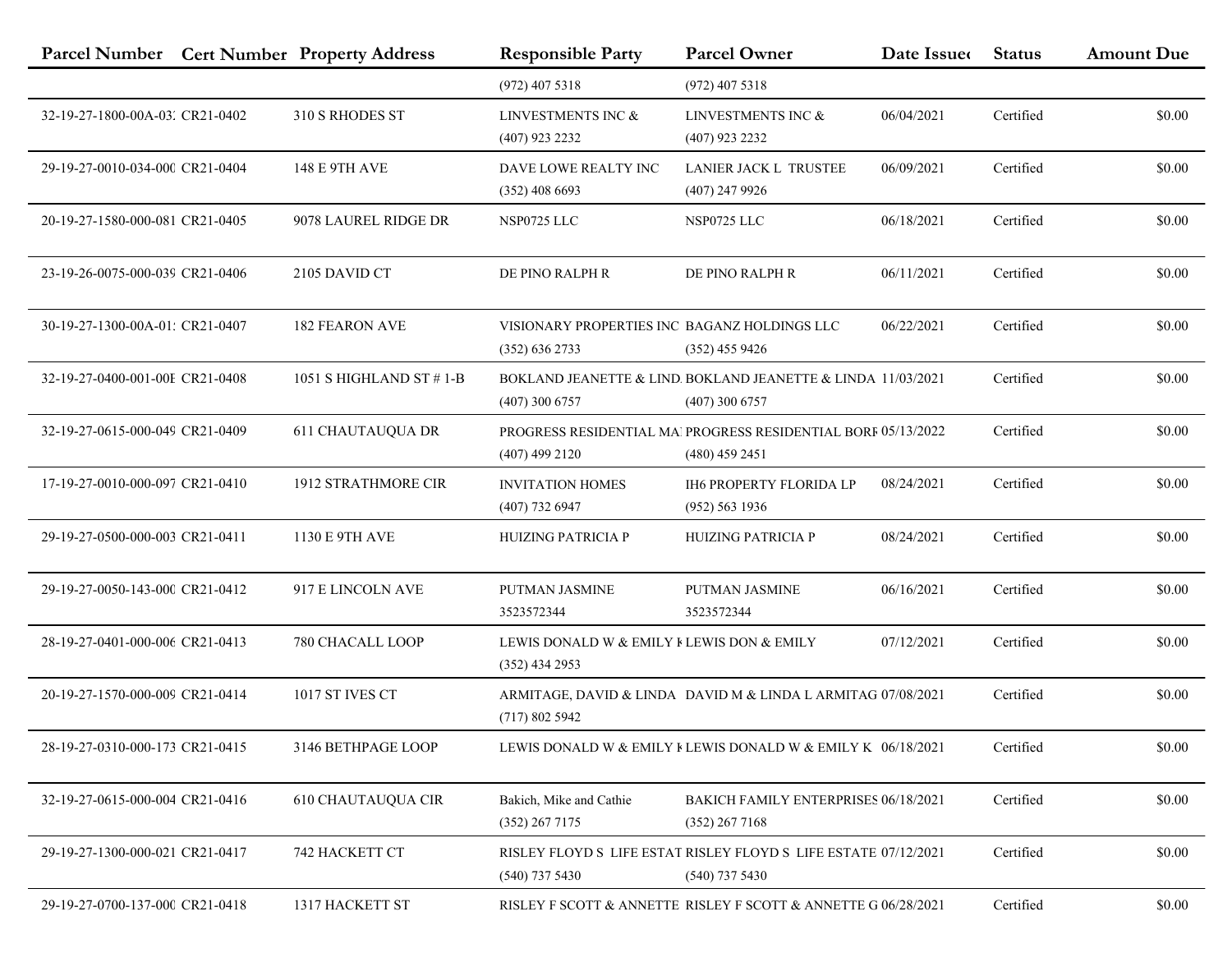|                                 | Parcel Number Cert Number Property Address       | <b>Responsible Party</b>                                          | <b>Parcel Owner</b>                                                          | Date Issue | <b>Status</b> | <b>Amount Due</b> |
|---------------------------------|--------------------------------------------------|-------------------------------------------------------------------|------------------------------------------------------------------------------|------------|---------------|-------------------|
|                                 |                                                  | $(540)$ 737 5430                                                  | $(540)$ 737 5430                                                             |            |               |                   |
| 30-19-27-1000-000-041 CR21-0420 | 812 NORTHSIDE DR                                 | $(352)$ 483 7600                                                  | HURLEY FAMILY PARTNERSI HURLEY FAMILY PARTNERSHI 06/24/2021                  |            | Certified     | \$0.00            |
| 20-19-27-1510-000-014 CR21-0421 | 1866 STAFFORD SPRINGS BLV EXIT REALTY TRI-COUNTY | $(352)$ 385 3948                                                  | DT & MT LLC<br>$(352)$ 267 0653                                              | 06/30/2021 | Certified     | \$0.00            |
| 32-19-27-0001-000-042 CR21-0422 | 1508 E 1ST AVENUE PL                             | $(352)$ 483 7600                                                  | DAVID A HURLEY LIVING TR HURLEY FAMILY PARTNERSHI 07/01/2021                 |            | Certified     | \$0.00            |
| 32-19-27-0001-000-004 CR21-0423 | 1510 E 1ST AVENUE PL                             | $(352)$ 483 7600                                                  | DAVID A HURLEY LIVING TR HURLEY FAMILY PARTNERSHI 07/08/2021                 |            | Certified     | \$0.00            |
| 25-19-26-0200-00D-03' CR21-0424 | 1400 EUDORA RD # D-37                            | <b>PASAK JOE</b><br>$(352)$ 455 4780                              | PASAK LIVING TRUST                                                           | 07/01/2021 | Certified     | \$0.00            |
| 29-19-27-0050-422-000 CR21-0425 | <b>625 S GRANDVIEW ST</b>                        | <b>LENALAND LLC</b><br>$(407)$ 312 2539                           | <b>LENALAND LLC</b><br>(407) 312 2539                                        | 07/02/2021 | Certified     | \$0.00            |
| 29-19-27-0200-000-020 CR21-0426 | 544 N HIGHLAND ST                                | $(352)$ 516 3430                                                  | PARKER WAYNE D & TONYA PARKER WAYNE D & TONYA D 07/01/2021<br>(352) 516 3430 |            | Certified     | \$0.00            |
| 29-19-27-0600-000-010 CR21-0427 | 418 E 10TH AVE                                   |                                                                   | MORALES OSIEL & KATHY L MORALES OSIEL J & KATHY L 07/09/2021                 |            | Certified     | \$0.00            |
| 30-19-27-1900-020-002 CR21-0428 | 2164 FLORENCE RD                                 | EXIT REALTY TRI-COUNTY MILLER JOYCE L TRUSTEE<br>$(352)$ 385 3948 |                                                                              | 07/12/2021 | Certified     | \$0.00            |
| 30-19-27-1600-000-056 CR21-0429 | 1726 OVERLOOK DR                                 | <b>WEICHEST REALTORS</b><br>$(517)$ 290 6779                      | SVENDSEN JENNIFER E<br>$(407)$ 454 2190                                      | 07/06/2021 | Certified     | \$0.00            |
| 17-19-27-0010-000-095 CR21-0431 | <b>1920 STRATHMORE CIR</b>                       | $(407)$ 499 2120                                                  | PROGRESS RESIDENTIAL MA MILE HIGH BORROWER 1 VALU 05/12/2022                 |            | Certified     | \$0.00            |
| 28-19-27-0300-000-059 CR21-0432 | 3281 BETHPAGE LOOP                               | $(407)$ 499 2120                                                  | <b>PROGRESS RESIDENTIAL MA MILE HIGH BORROWER 1 VALL 05/12/2022</b>          |            | Certified     | \$0.00            |
| 32-19-27-1400-006-009 CR21-0433 | 1302 STOWE AVE                                   | PLATT DONALD W<br>$(352)$ 205 1314                                | PLATT DONALD W & CAROL M 07/08/2021<br>$(352)$ 205 1314                      |            | Certified     | \$0.00            |
| 29-19-27-2400-00B-01: CR21-0434 | 1419 HIGHLAND ST                                 | HARRIS DONALD O & DENISE HARRIS EDRIS D ESTATE<br>(352) 551 9280  |                                                                              | 07/13/2021 | Certified     | \$0.00            |
| 29-19-27-0050-332-000 CR21-0435 | 1405 E 1ST AVE                                   | (703) 850 5024                                                    | NAKASHIMA TAKAHARU & P NAKASHIMA TAKAHARU & PE 07/12/2021<br>(703) 850 5024  |            | Certified     | \$0.00            |
| 29-19-27-0050-332-000 CR21-0436 | 1407 E 1st AVE                                   |                                                                   | NAKASHIMA TAKAHARU & P NAKASHIMA TAKAHARU & PE 07/12/2021                    |            | Certified     | \$0.00            |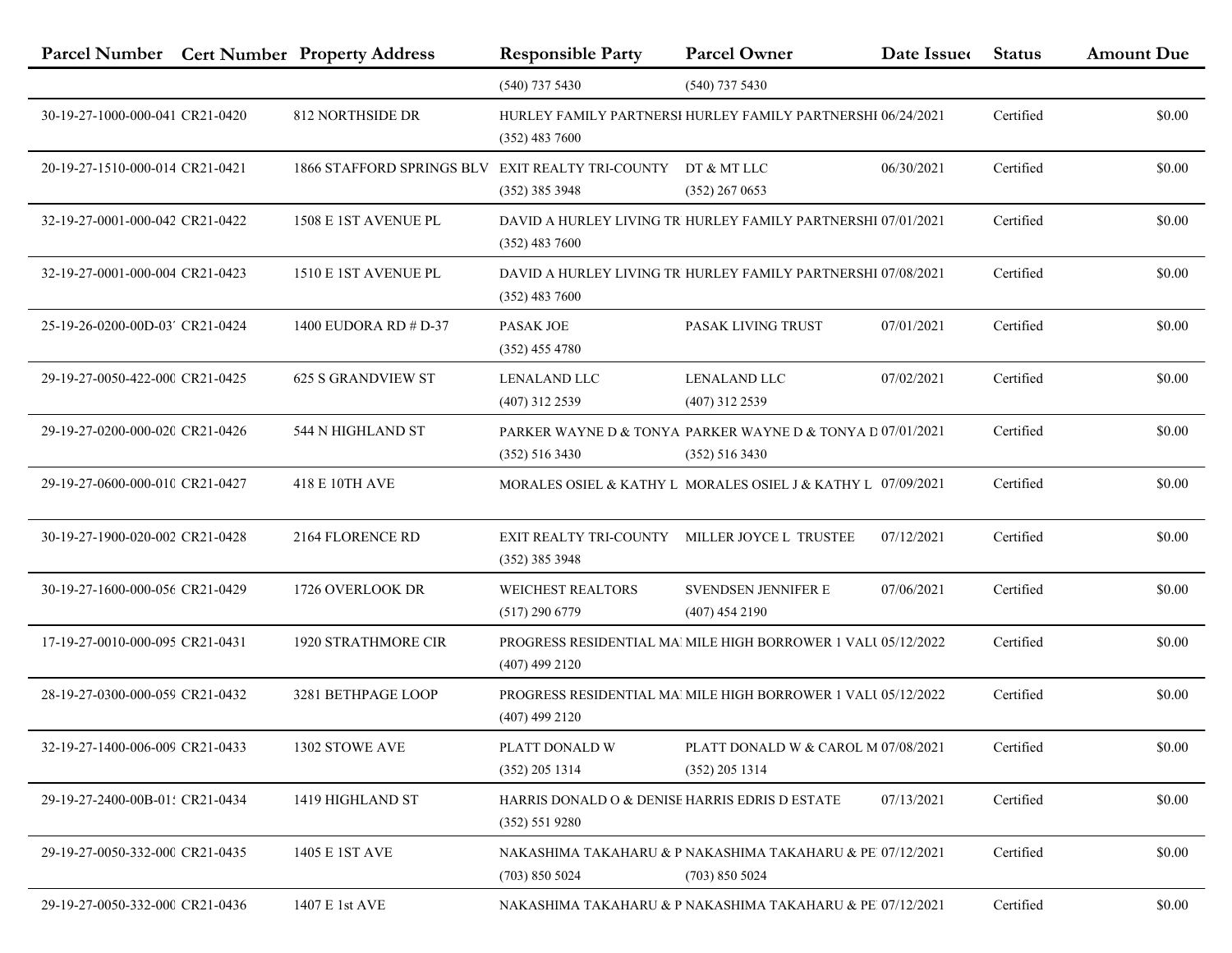|                                 | Parcel Number Cert Number Property Address | <b>Responsible Party</b>                                        | <b>Parcel Owner</b>                                                            | Date Issue | <b>Status</b> | <b>Amount Due</b> |
|---------------------------------|--------------------------------------------|-----------------------------------------------------------------|--------------------------------------------------------------------------------|------------|---------------|-------------------|
|                                 |                                            | (703) 850 5024                                                  | (703) 850 5024                                                                 |            |               |                   |
| 29-19-27-0050-332-000 CR21-0437 | 1401 E 1ST AVE                             | (703) 850 5024                                                  | NAKASHIMA TAKAHARU & P NAKASHIMA TAKAHARU & PE 07/12/2021<br>(703) 850 5024    |            | Certified     | \$0.00            |
| 29-19-27-0050-332-000 CR21-0438 | 1403 E 1ST AVE                             | (703) 850 5024                                                  | NAKASHIMA TAKAHARU & P NAKASHIMA TAKAHARU & PE 07/12/2021<br>(703) 850 5024    |            | Certified     | \$0.00            |
| 32-19-27-1400-001-001 CR21-0439 | 1325 E 1ST AVE                             | (703) 850 5024                                                  | NAKASHIMA TAKAHARU & P NAKASHIMA TAKAHARU & PE 07/12/2021<br>(703) 850 5024    |            | Certified     | \$0.00            |
| 32-19-27-1400-001-001 CR21-0440 | 1327 E 1ST AVE                             | (703) 850 5024                                                  | NAKASHIMA TAKAHARU & P NAKASHIMA TAKAHARU & PE 07/12/2021<br>(703) 850 5024    |            | Certified     | \$0.00            |
| 32-19-27-1800-00A-02! CR21-0441 | 233 S RHODES ST                            | $(352)$ 357 5015                                                | SAUNDERS GEORGE ESTATE SAUNDERS GEORGE ESTATE & 07/12/2021<br>$(352)$ 357 5015 |            | Certified     | \$0.00            |
| 32-19-27-1230-000-00I CR21-0442 | 100 S TREMAIN ST # D2                      | PIGHETTI DOROTHY E<br>(860) 830 4744                            | PIGHETTI DOROTHY E TRUSTE 07/12/2021<br>(860) 830 4744                         |            | Certified     | \$0.00            |
| 28-19-27-0300-000-018 CR21-0443 | 1310 MERION DR                             | ACTIVE MGMT GROUP LLC<br>$(407)$ 788 3868                       | <b>ACTIVE MGMT GROUP LLC</b><br>$(407)$ 788 3868                               | 07/14/2021 | Certified     | \$0.00            |
| 28-19-27-0400-000-013 CR21-0444 | 849 HARING LN                              | SILA ROSE M & DUBER A<br>$(407)$ 722 0282                       | SILA ROSE M & DUBER A                                                          | 07/14/2021 | Certified     | \$0.00            |
| 25-19-26-0200-00A-00t CR21-0445 | 1400 EUDORA RD # A-06                      | (917) 608 7097                                                  | EPSTEIN QUANTUM REALTY EPSTEIN QUANTUM REALTY IN 07/15/2021<br>(917) 608 7097  |            | Certified     | \$0.00            |
| 20-19-27-1555-00J-005 CR21-0446 | 8009 ST ANDREWS WAY                        | EXIT REALTY TRI-COUNTY<br>$(352)$ 385 0400                      | DT & MT LLC                                                                    | 07/14/2021 | Certified     | \$0.00            |
| 30-19-27-1800-000-008 CR21-0447 | 408 LAKE DORA RD # A                       | <b>ALDERMAN R SCOTT</b><br>$(352)$ 360 5512                     | ALDERMAN R SCOTT<br>$(352)$ 360 5512                                           | 07/21/2021 | Certified     | \$0.00            |
| 32-19-27-0200-00A-00! CR21-0448 | 423 N ROSSITER ST                          | <b>GARD GERALD A</b><br>(352) 267 1810                          | <b>GARD GERALD A</b>                                                           | 07/16/2021 | Certified     | \$0.00            |
| 32-19-27-0645-000-012 CR21-0449 | 1735 DORSET DR                             | WEBB, DORAIDA<br>3523438194                                     | WEBB DORAIDA ALONSO                                                            | 07/20/2021 | Certified     | \$0.00            |
| 32-19-27-0400-005-00C CR21-0450 | 1051 S HIGHLAND ST #5-C                    | FLORIDA LIFESTYLE PROPER JOB NICHOLAS JAMES<br>$(352)$ 250 3166 |                                                                                | 07/21/2021 | Certified     | \$0.00            |
| 20-19-27-1500-000-078 CR21-0451 | 2341 PARK FOREST BLVD                      | <b>INVITATION HOMES</b><br>$(407)$ 732 6947                     | <b>SFR JAVELIN BORROWER LP</b>                                                 | 11/09/2021 | Certified     | \$0.00            |
| 20-19-27-1520-00B-03' CR21-0452 | 3007 ANDOVER CT                            |                                                                 | CHRISTOU CHARLOTTE TRUS CHRISTOU CHARLOTTE TRUST 07/23/2021                    |            | Certified     | \$0.00            |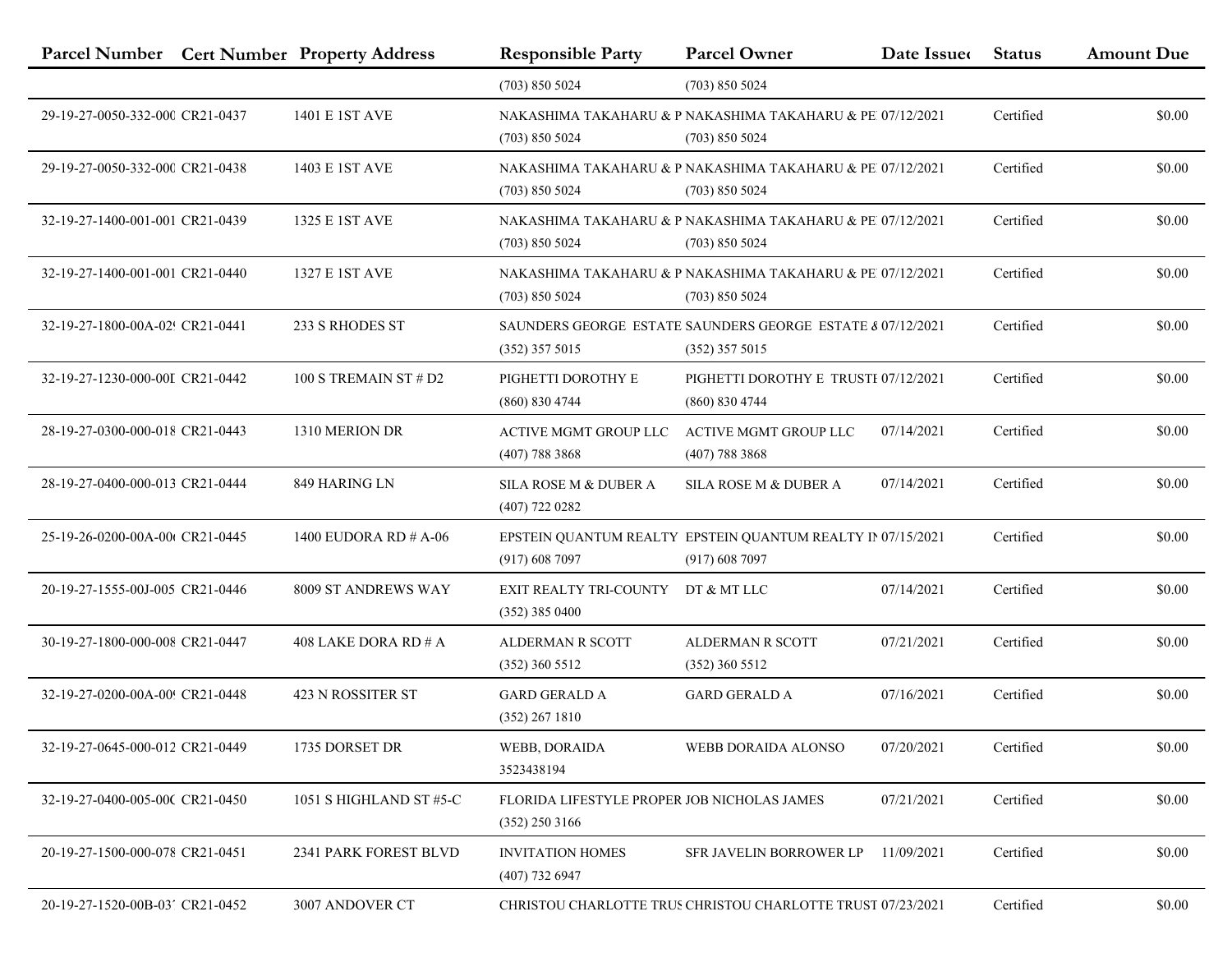|                                 | Parcel Number Cert Number Property Address | <b>Responsible Party</b>                                            | <b>Parcel Owner</b>                                                             | Date Issue | <b>Status</b> | <b>Amount Due</b> |
|---------------------------------|--------------------------------------------|---------------------------------------------------------------------|---------------------------------------------------------------------------------|------------|---------------|-------------------|
|                                 |                                            | $(352)$ 426 0160                                                    | $(352)$ 426 0160                                                                |            |               |                   |
| 32-19-27-2125-000-029 CR21-0453 | 1600 MOUNTCLAIR CT                         | SFR JV-1 PROPERTY LLC<br>$(904)$ 203 1466                           | SFR JV-1 PROPERTY LLC<br>$(904)$ 203 1466                                       | 07/29/2021 | Certified     | \$0.00            |
| 32-19-27-2125-000-024 CR21-0454 | 1720 MOUNTCLAIR CT                         | SFR JV-1 PROPERTY LLC<br>$(904)$ 203 1466                           | SFR JV-1 PROPERTY LLC                                                           | 07/28/2021 | Certified     | \$0.00            |
| 29-19-27-0050-341-000 CR21-0455 | 708 SHIRLEY AVE                            | <b>ERA Grizzard Realty</b><br>$(352)$ 406 1339                      | LITTLE LAKE COUNTY LAND C 07/27/2021                                            |            | Certified     | \$0.00            |
| 30-19-27-0150-000-00I CR21-0457 | 225 E 10TH AVE # D-1                       | $(305)$ 799 1887                                                    | BAKER RONALD G TRUSTEE BAKER RONALD G TRUSTEE<br>$(305)$ 799 1887               | 07/30/2021 | Certified     | \$0.00            |
| 29-19-27-1300-000-026 CR21-0458 | <b>618 GRANDVIEW ST</b>                    | <b>CLIFFORD SHOOKER</b><br>$(352)$ 735 4331                         | <b>SHOOKER CLIFFORD</b>                                                         | 07/30/2021 | Certified     | \$0.00            |
| 32-19-27-1800-00A-01. CR21-0459 | 262 S SIMPSON ST                           | <b>CLIFFORD SHOOKER</b><br>$(352)$ 735 4331                         | <b>SHOOKER CLIFFORD</b>                                                         | 07/30/2021 | Certified     | \$0.00            |
| 32-19-27-1800-00A-01. CR21-0460 | 260 S SIMPSON ST                           | <b>CLIFFORD SHOOKER</b><br>$(352)$ 735 4331                         | SHOOKER CLIFFORD                                                                | 07/30/2021 | Certified     | \$0.00            |
| 20-19-27-1550-00F-071 CR21-0461 | 9021 LAUREL RIDGE DR                       | EXIT REALTY TRI-COUNTY<br>$(352)$ 385 3948                          | KAMMEYER KENNETH C W LII 08/03/2021<br>(301) 854 0842                           |            | Certified     | \$0.00            |
| 28-19-27-0310-000-192 CR21-0462 | 1742 POINT O WOODS CT                      | GUNN PROPERTY SERVICES I MKPOLULU CHIEDOZIE A &<br>$(352)$ 314 2668 |                                                                                 | 09/02/2021 | Certified     | \$0.00            |
| 32-19-27-1800-00A-01(CR21-0463  | 200 S SIMPSON ST                           |                                                                     | ARANA MARGARET C & JOSE ARANA MARGARET C & JOSEP 08/04/2021                     |            | Certified     | \$0.00            |
| 20-19-27-1525-00F-023 CR21-0464 | 9015 LAUREL RIDGE DR                       | CAREY, JEFF & CHRISTINA                                             | <b>JCDLS PROPERTIES LLC</b><br>$(407)$ 822 4830                                 | 08/06/2021 | Certified     | \$0.00            |
| 29-19-27-0050-262-000 CR21-0465 | 1203 E 5TH AVE                             | DAVE LOWE REALTY INC<br>$(352)$ 409 0369                            | KUJAWA KRAIG<br>(425) 894 3811                                                  | 08/16/2021 | Certified     | \$0.00            |
| 20-19-27-1560-00H-05! CR21-0466 | 8014 ARCADIAN CT                           |                                                                     | CROUSE CARL LIFE ESTATE CROUSE CARL LIFE ESTATE 08/16/2021                      |            | Certified     | \$0.00            |
| 32-19-27-1800-00B-00; CR21-0467 | 127 S ROSSITER ST                          |                                                                     | VANDERHOOF FRANK C & RC VANDERHOOF FRANK C & ROS 08/31/2021                     |            | Certified     | \$0.00            |
| 32-19-27-0001-000-003 CR21-0472 | 1522 E 1ST AVE                             | $(386)$ 341 7838                                                    | DELTONA HOUSE RENTALS I DELTONA HOUSE RENTALS IN 08/24/2021<br>$(386)$ 341 7838 |            | Certified     | \$0.00            |
| 29-19-27-0050-219-000 CR21-0473 | 1206 E 11TH AVE                            | PUTMAN JASMINE                                                      | PUTMAN JASMINE                                                                  | 08/25/2021 | Certified     | \$0.00            |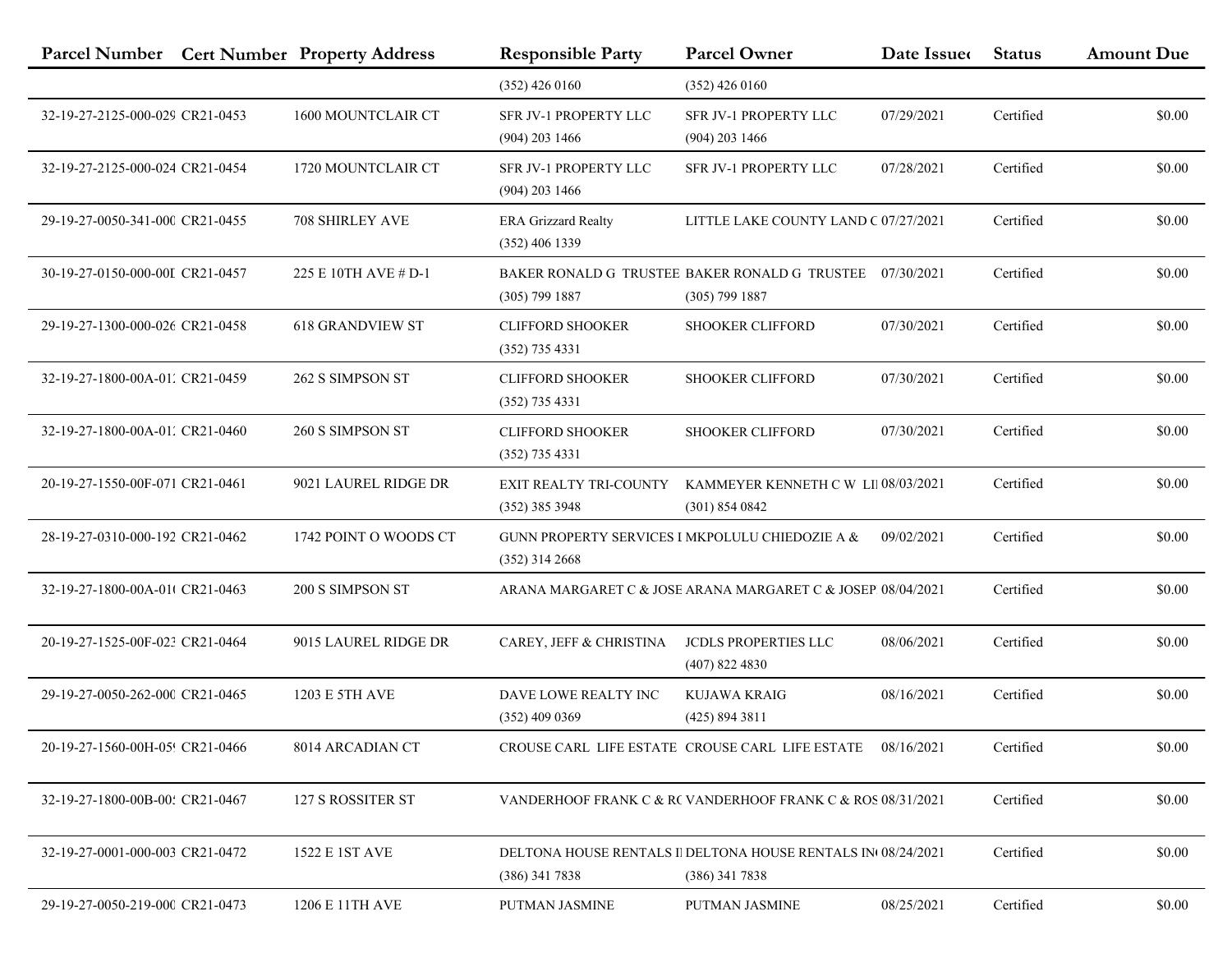|                                 | Parcel Number Cert Number Property Address | <b>Responsible Party</b>                                      | <b>Parcel Owner</b>                                                             | Date Issue | <b>Status</b> | <b>Amount Due</b> |
|---------------------------------|--------------------------------------------|---------------------------------------------------------------|---------------------------------------------------------------------------------|------------|---------------|-------------------|
|                                 |                                            | 3523572344                                                    | 3523572344                                                                      |            |               |                   |
| 29-19-27-0050-219-000 CR21-0474 | 1204 E 11TH AVE                            | PUTMAN JASMINE<br>3523572344                                  | PUTMAN JASMINE<br>3523572344                                                    | 08/20/2023 | Certified     | \$0.00            |
| 29-19-27-0500-000-008 CR21-0475 | 1022 E 9TH AVE                             | $(352)$ 383 8888                                              | COLLINS ANTHONY W TRUS' COLLINS ANTHONY W TRUSTI 08/23/2021<br>$(352)$ 383 8888 |            | Certified     | \$0.00            |
| 29-19-27-2200-00A-02. CR21-0476 | 1021 E 10TH AVE                            | <b>COLLINS, ANTHONY W</b><br>$(352)$ 989 3800                 | COLLINS, ANTHONY W<br>$(352)$ 989 3800                                          | 08/23/2021 | Certified     | \$0.00            |
| 29-19-27-0500-000-022 CR21-0477 | 909 E 8TH AVE                              | (352) 383 8888                                                | COLLINS ANTHONY W TRUS' COLLINS ANTHONY W TRUSTI 08/23/2021<br>$(352)$ 383 8888 |            | Certified     | \$0.00            |
| 29-19-27-1300-000-017 CR21-0478 | <b>630 E 9TH AVE</b>                       | $(352)$ 383 8888                                              | COLLINS ANTHONY W TRUS' COLLINS ANTHONY W TRUSTI 08/23/2021<br>(352) 383 8888   |            | Certified     | \$0.00            |
| 29-19-27-2200-00A-02, CR21-0479 | 1023 E 10TH AVE                            | <b>COLLINS, ANTHONY W</b><br>$(352)$ 989 3800                 | ANDREWS CLAYTON A                                                               | 08/23/2021 | Certified     | \$0.00            |
| 29-19-27-2200-00A-02, CR21-0480 | 1001 N SIMPSON ST                          | COLLINS ANTHONY W TRUS' ANDREWS CLAYTON A<br>(352) 383 8888   |                                                                                 | 08/23/2021 | Certified     | \$0.00            |
| 29-19-27-2200-00A-02, CR21-0481 | 1025 E 10TH AVE                            | COLLINS ANTHONY W TRUS' ANDREWS CLAYTON A<br>$(352)$ 383 8888 |                                                                                 | 08/23/2021 | Certified     | \$0.00            |
| 20-19-27-1525-00D-02! CR21-0482 | 6034 SPRING CREEK CT                       | <b>BURNETTE, CAROLE</b><br>$(352)$ 223 4880                   | BURNETTE CAROLE H TRUSTE 08/24/2021                                             |            | Certified     | \$0.00            |
| 29-19-27-0010-003-000 CR21-0483 | 1242 ALEXANDER ST                          | <b>DAVE LOWE REALTY</b><br>$(352)$ 383 5834                   | HUMMINGBIRD COTTAGE LLC 08/25/2021                                              |            | Certified     | \$0.00            |
| 29-19-27-1500-000-026 CR21-0485 | 1618 JEFFERSON DR                          | HENRY PATRICIA A                                              | HENRY PATRICIA A                                                                | 09/08/2021 | Certified     | \$0.00            |
| 30-19-27-1850-00C-201 CR21-0486 | 501 OLD HIGHWAY 441 # C201                 | <b>ERA GRIZZARD</b><br>$(352)$ 314 1510                       | <b>FLACH SUSAN B</b>                                                            | 09/08/2021 | Certified     | \$0.00            |
| 29-19-27-0050-370-000 CR21-0487 | 530 S HIGHLAND ST                          | RAE HIGHLAND, LLC.<br>$(407)$ 947 2148                        | RAE HIGHLAND, LLC.<br>$(407)$ 947 2148                                          | 08/30/2021 | Certified     | \$0.00            |
| 29-19-27-1500-000-045 CR21-0488 | 1817 JEFFERSON DR                          | HAMDO, TALAL<br>$(407)$ 350 6072                              | ORL ENTERPRISE LLC<br>$(407)$ 350 6072                                          | 09/03/2021 | Certified     | \$0.00            |
| 29-19-27-0050-120-000 CR21-0490 | 1512 N ORANGE ST                           | DELTA FUND, LLP<br>4073837100                                 | DELTA FUND LLP<br>4073837100                                                    | 09/09/2021 | Certified     | \$0.00            |
| 32-19-27-2175-000-009 CR21-0491 | 1431 LIBERTY AVE                           | FULLER PROPERTIES INC                                         | FULLER PROPERTIES INC                                                           | 11/01/2021 | Certified     | \$0.00            |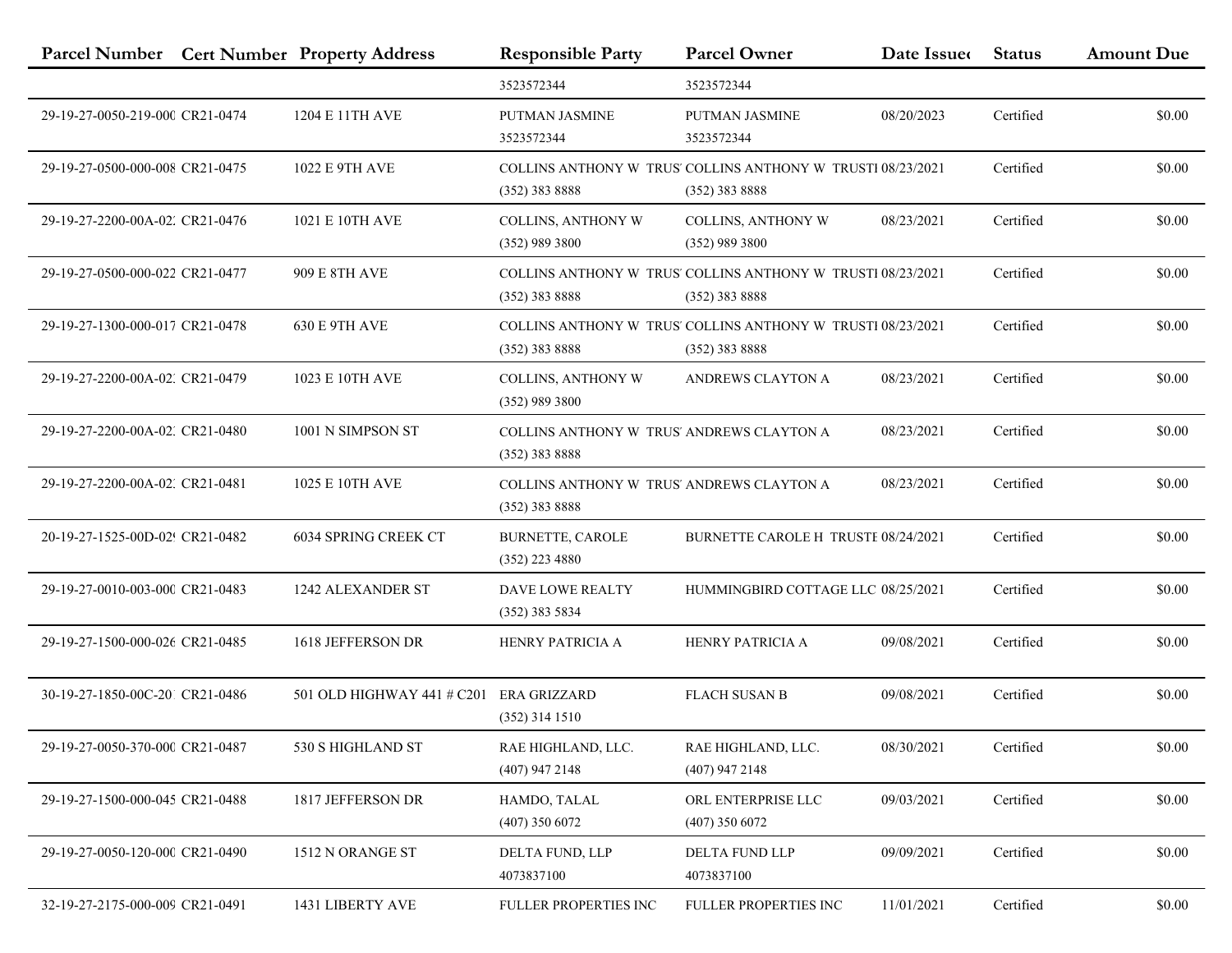|                                 | Parcel Number Cert Number Property Address | <b>Responsible Party</b>                                   | <b>Parcel Owner</b>                                                              | Date Issue | <b>Status</b> | <b>Amount Due</b> |
|---------------------------------|--------------------------------------------|------------------------------------------------------------|----------------------------------------------------------------------------------|------------|---------------|-------------------|
|                                 |                                            | $(352)$ 735 0597                                           | $(352)$ 735 0597                                                                 |            |               |                   |
| 29-19-27-0500-000-008 CR21-0494 | 819 N SIMPSON ST                           | COLLINS, ANTHONY W<br>3523838888                           | <b>COLLINS ANTHONY W TRUSTI 09/23/2021</b><br>$(352)$ 383 8888                   |            | Certified     | \$0.00            |
| 30-19-27-0075-000-006 CR21-0495 | 2020 DONNELLY PL                           | PROGRESS RESIDENTIAL BOI YAMASA CO LTD<br>$(480)$ 459 2451 |                                                                                  | 10/04/2021 | Certified     | \$0.00            |
| 32-19-27-2125-000-013 CR21-0496 | 1741 MOUNTCLAIR CT                         | PROPERTY OWNER 5 LLC                                       | PROGRESS RESIDENTIAL BORF 10/04/2021<br>$(480)$ 459 2451                         |            | Certified     | \$0.00            |
| 29-19-27-0300-000-104 CR21-0497 | 705 N CLAYTON ST                           | 3527353222                                                 | SOUTHERN STYLE MANAGEN CONN GEORGE R III & ANNETT 10/18/2021                     |            | Certified     | \$0.00            |
| 29-19-27-0050-109-000 CR21-0498 | 602 PINE ST                                | ASBATE, GEORGE<br>4079472148                               | ASBATE GEORGE M                                                                  | 10/05/2021 | Certified     | \$0.00            |
| 29-19-27-0002-000-091 CR21-0499 | 2050 N HIGHLAND ST                         | ASBATE, GEORGE<br>4079472148                               | ASBATE GEORGE M                                                                  | 10/05/2021 | Certified     | \$0.00            |
| 32-19-27-0400-005-00/ CR21-0500 | 1051 S HIGHLAND ST #5-A                    | <b>DAVE LOWE REALTY</b><br>$(352)$ 409 0369                | HOFFMAN ROBERT J & LESLEY 10/06/2021                                             |            | Certified     | \$0.00            |
| 20-19-27-1510-000-027 CR21-0501 | 1750 STAFFORD SPRINGS BLV                  | $(352)$ 434 7056                                           | JOHN D WELCH REVOCABLE JOHN D WELCH REVOCABLE T. 10/12/2021<br>$(352)$ 434 7056  |            | Certified     | \$0.00            |
| 29-19-27-0010-048-000 CR21-0503 | <b>205 E 7TH AVE</b>                       |                                                            | HOFFMAN PHILLIP & JEANINI HOFFMAN PHILLIP & JEANINE 10/13/2021                   |            | Certified     | \$0.00            |
| 29-19-27-0010-048-000 CR21-0504 | <b>209 E 7TH AVE</b>                       |                                                            | HOFFMAN PHILLIP & JEANINI HOFFMAN PHILLIP & JEANINE 10/13/2021                   |            | Certified     | \$0.00            |
| 30-19-27-2030-000-011 CR21-0505 | 145 E 6TH AVE #11                          | $(352)$ 314 1544                                           | ERA Grizzard Property Managem KEARNEY APRIL & GREGORY 10/14/2021                 |            | Certified     | \$0.00            |
| 32-19-27-1200-00C-00' CR21-0506 | 1205 E 2ND AVE                             | <b>GLEM PROPERTIES LLC</b>                                 | <b>GLEM PROPERTIES LLC</b>                                                       | 10/18/2021 | Certified     | \$0.00            |
| 29-19-27-2300-000-010 CR21-0507 | 756 E 9TH AVE Unit B                       | <b>NU VIEW IRA INC</b><br>(352) 989 3384                   | NU VIEW IRA INC<br>(352) 989 3384                                                | 10/14/2021 | Certified     | \$0.00            |
| 31-19-27-0100-000-017 CR21-0508 | <b>618 HIGH POINT DR</b>                   | $(407)$ 902 3514                                           | LE GUILLOUX HERVE & DEB(LE GUILLOUX HERVE & DEBOI 10/14/2021<br>$(407)$ 902 3514 |            | Certified     | \$0.00            |
| 20-19-27-1520-00B-01(CR21-0509  | 3018 ANDOVER CT                            |                                                            | HOLLY ANN DONAHUE REVC HOLLY ANN DONAHUE REVOC 10/28/2021                        |            | Certified     | \$0.00            |
| 32-19-27-0700-000-056 CR21-0510 | 605 JOHNS AVE                              | <b>ATKINS REALTY</b>                                       | VICKERY GRACE W                                                                  | 10/20/2021 | Certified     | \$0.00            |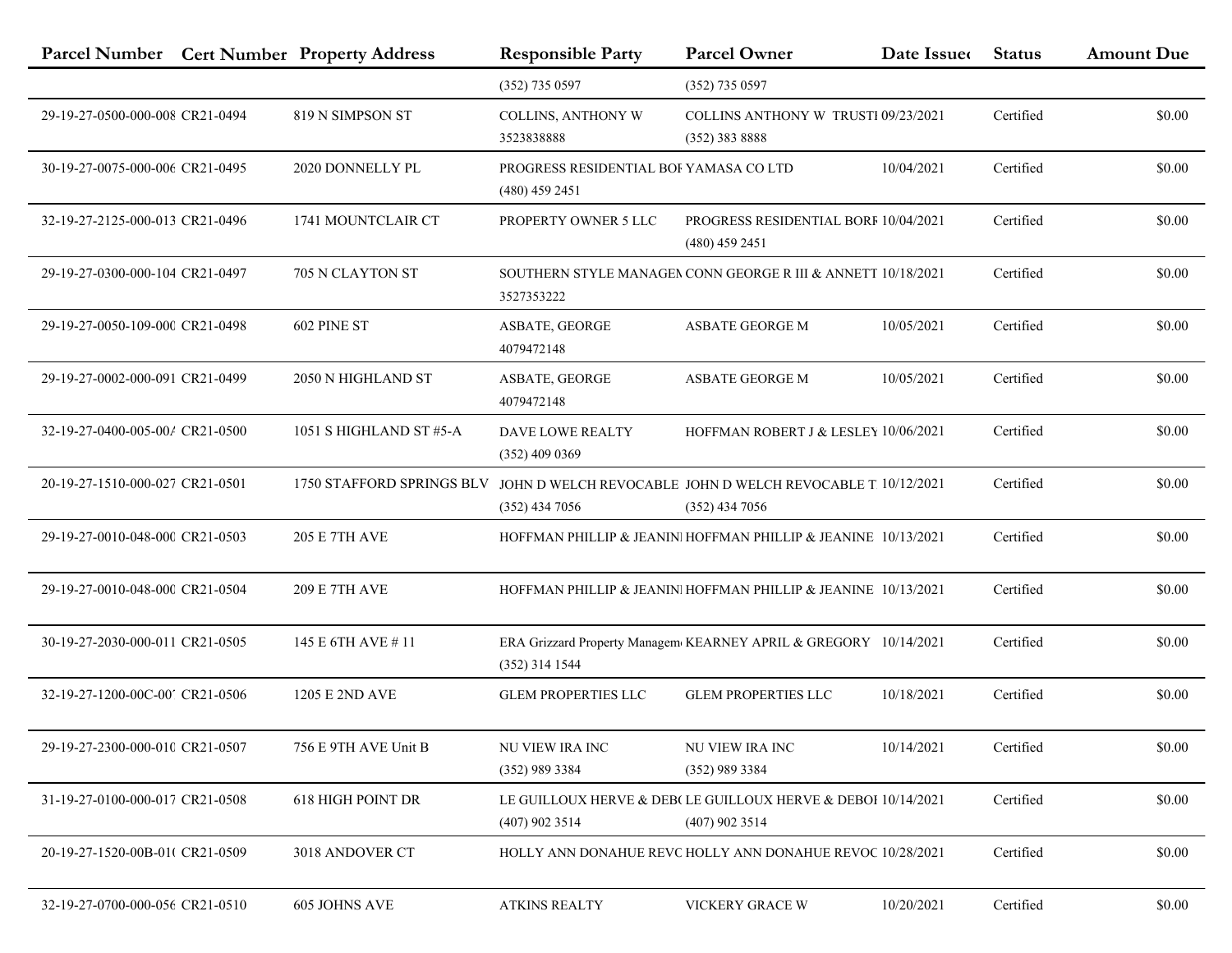|                                 | Parcel Number Cert Number Property Address | <b>Responsible Party</b>                     | <b>Parcel Owner</b>                                                             | Date Issue | <b>Status</b> | <b>Amount Due</b> |
|---------------------------------|--------------------------------------------|----------------------------------------------|---------------------------------------------------------------------------------|------------|---------------|-------------------|
|                                 |                                            | (352) 383 2121                               |                                                                                 |            |               |                   |
| 32-19-27-0700-000-056 CR21-0511 | 607 JOHNS AVE                              | <b>LLOYD ATKINS JR</b><br>$(352)$ 267 9086   | VICKERY GRACE W                                                                 | 10/21/2021 | Certified     | \$0.00            |
| 32-19-27-1400-005-001 CR21-0512 | 1325 STOWE AVE                             |                                              | CHUNG KWANG S & KYOKO I CHUNG KWANG S & KYOKO M 10/25/2021                      |            | Certified     | \$0.00            |
| 29-19-27-0010-016-000 CR21-0513 | 1170 N BAKER ST                            | $(407)$ 222 8064                             | GLOBAL PROPERTIES SALES JONES DONALD R & TELEANA 10/25/2021                     |            | Certified     | \$0.00            |
| 25-19-26-0200-00H-07. CR21-0514 | 1400 EUDORA RD # H-73                      | $(407)$ 922 9591                             | DELGADO REVOCABLE LIVIN DELGADO REVOCABLE LIVINC 10/25/2021<br>$(407)$ 922 9591 |            | Certified     | \$0.00            |
| 29-19-27-0010-018-000 CR21-0515 | 125 E 10TH AVE                             | 3523832898                                   | YOUNGBLUT, HEATHER & GA YOUNGBLUT GARY H & HEATH 11/17/2021                     |            | Certified     | \$0.00            |
| 32-19-27-1230-000-00/ CR21-0516 | 100 S TREMAIN ST $#$ A3                    | $(407)$ 222 8064                             | GLOBAL PROPERTIES SALES FULLER CAROL B LIFE ESTATI 11/01/2021                   |            | Certified     | \$0.00            |
| 32-19-27-0650-000-007 CR21-0517 | 1113 GOLF CLUB CT                          |                                              | FLOYD HOWARD A & LANEY FLOYD HOWARD A & LANEY E 11/08/2021                      |            | Certified     | \$0.00            |
| 32-19-27-0800-000-004 CR21-0518 | <b>618 E 1ST AVE</b>                       | $(813)$ 924 4721                             | SAMUEL OWEN KUNKLE ANI SHOMBERGER ANDREW S & BI 03/04/2022                      |            | Certified     | \$0.00            |
| 32-19-27-0800-000-004 CR21-0519 | 111 S CLAYTON ST                           | $(813)$ 924 4721                             | SAMUEL OWEN KUNKLE ANI SHOMBERGER ANDREW S & BI 02/01/2022                      |            | Certified     | \$0.00            |
| 29-19-27-0010-036-000 CR21-0521 | <b>205 W 8TH AVE</b>                       | <b>HENNS LLC</b><br>$(352)$ 267 1083         | HENNS JOHN A & CHRISTINE T 11/04/2021                                           |            | Certified     | \$0.00            |
| 25-19-26-0200-00A-00; CR21-0522 | 1400 EUDORA RD # A-08                      | <b>GLOBAL PROPERTIES</b><br>$(407)$ 222 8064 | CONFETTI PROPERTIES LLC                                                         | 11/10/2021 | Certified     | \$0.00            |
| 28-19-27-0400-000-063 CR21-0523 | 2270 NATOMA BLVD                           | HRG MANAGEMENT LLC<br>$(321)$ 222 3515       | MCH SFR PROPERTY OWNER 1 11/09/2021<br>$(305)$ 390 8435                         |            | Certified     | \$0.00            |
| 28-19-27-0310-000-166 CR21-0524 | 3188 BETHPAGE LOOP                         | HRG MANAGEMENT LLC<br>$(321)$ 222 3515       | MCH SFR PROPERTY OWNER 1 11/09/2021<br>$(305)$ 390 8435                         |            | Certified     | \$0.00            |
| 28-19-27-0300-000-096 CR21-0525 | 1316 ARONIMINK DR                          | HRG MANAGEMENT LLC<br>$(321)$ 222 3515       | MCH SFR PROPERTY OWNER 1 11/09/2021<br>$(305)$ 390 8435                         |            | Certified     | \$0.00            |
| 28-19-27-0305-000-119 CR21-0526 | 1178 MERION DR                             | HRG MANAGEMENT LLC<br>$(321)$ 222 3515       | MCH SFR PROPERTY OWNER 1 11/09/2021<br>$(305)$ 390 8435                         |            | Certified     | \$0.00            |
| 29-19-27-0050-370-000 CR21-0528 | 501 S ORANGE ST                            | TEMPLE OF THE DOG LLC                        | TEMPLE OF THE DOG LLC                                                           | 11/09/2021 | Certified     | \$0.00            |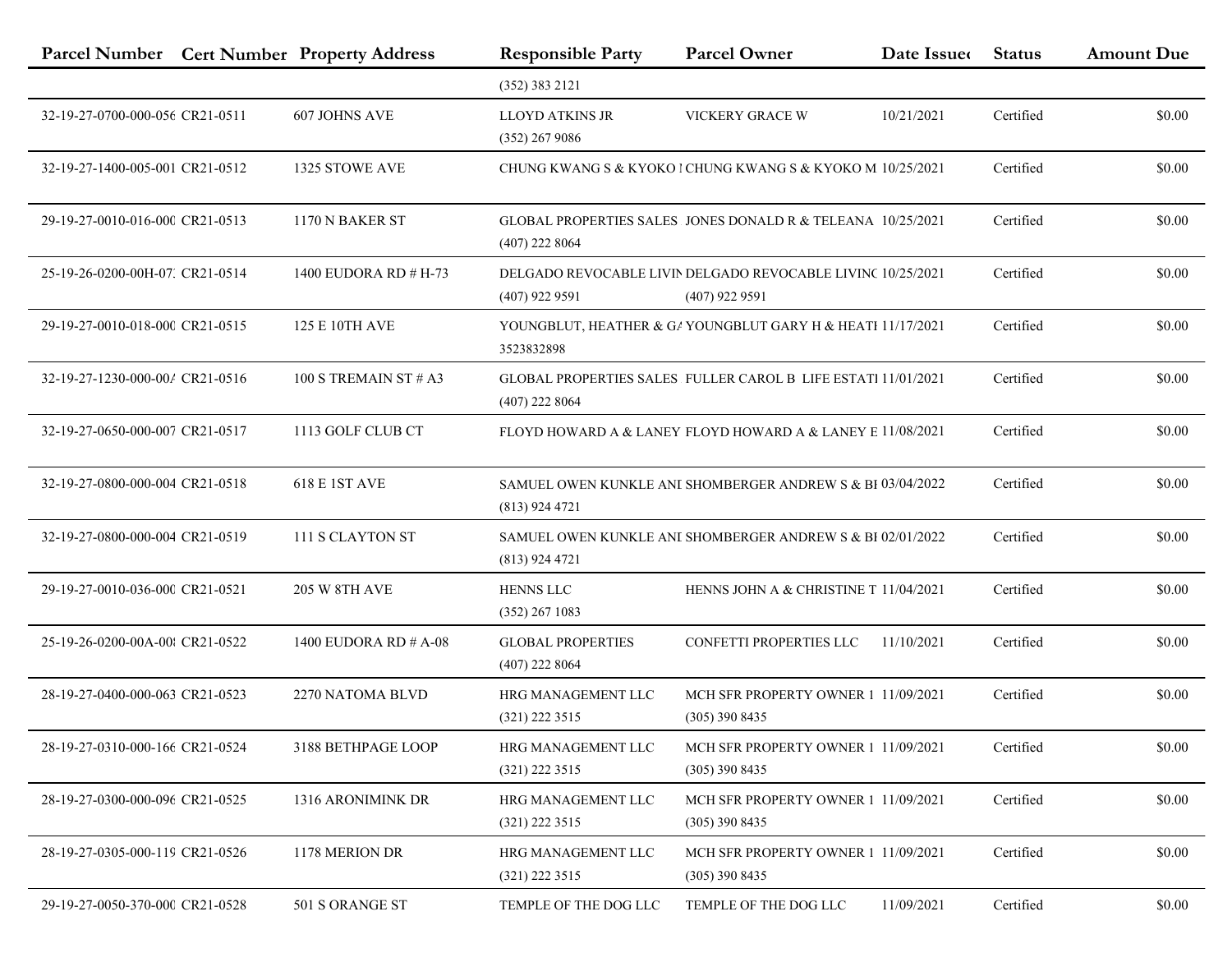|                                 |           | Parcel Number Cert Number Property Address | <b>Responsible Party</b>                                  | <b>Parcel Owner</b>                                                              | Date Issue | <b>Status</b> | <b>Amount Due</b> |
|---------------------------------|-----------|--------------------------------------------|-----------------------------------------------------------|----------------------------------------------------------------------------------|------------|---------------|-------------------|
|                                 |           |                                            | $(352)$ 455 1288                                          | $(352)$ 455 1288                                                                 |            |               |                   |
| 29-19-27-0050-260-000 CR21-0529 |           | 1003 E 5TH AVE                             | $(352)$ 516 3430                                          | PARKER WAYNE D & TONYA PARKER WAYNE D & TONYA D 11/16/2021<br>$(352)$ 516 3430   |            | Certified     | \$0.00            |
| 28-19-27-0300-000-062 CR21-0530 |           | 3343 BETHPAGE LOOP                         | HomeRiver Group Orlando<br>$(866)$ 996 7264               | MCH SFR PROPERTY OWNER 1 11/19/2021<br>$(305)$ 390 8435                          |            | Certified     | \$0.00            |
| 28-19-27-0300-000-055 CR21-0532 |           | 1327 ARONIMINK DR                          | HRG MANAGEMENT LLC<br>$(321)$ 222 3515                    | MCH SFR PROPERTY OWNER 1 11/15/2021<br>$(305)$ 390 8435                          |            | Certified     | \$0.00            |
| 28-19-27-0300-000-095 CR21-0533 |           | <b>1328 ARONIMINK DR</b>                   | HRG MANAGEMENT LLC<br>(321) 222 3515                      | MCH SFR PROPERTY OWNER 1 11/15/2021<br>$(305)$ 390 8435                          |            | Certified     | \$0.00            |
| 32-19-27-1800-00A-00' CR21-0534 |           | 140 S SIMPSON ST                           | 3523831033                                                | MARTY ROBERTS REALTY, IN BUCHANAN FLORENCE E LIFE 11/22/2021                     |            | Certified     | \$0.00            |
| 32-19-27-180000A007(CR21-0535)  |           | 142 S SIMPSON ST                           | MARTY ROBERTS REALTY, IN BUCHANAN CHARLES C<br>3523831033 |                                                                                  | 11/22/2021 | Certified     | \$0.00            |
| 30-19-27-1900-045-007 CR21-0537 |           | 2830 NORTHLAND RD                          | $(407)$ 724 6373                                          | CLARA LORENA AVENDANO CLARA LORENA AVENDANO C 12/01/2021<br>$(407)$ 724 6373     |            | Certified     | \$0.00            |
| 32-19-27-0700-000-008 CR21-0538 |           | 605 OAK AVE                                | <b>CASSIDY DAPHANE H &amp;</b>                            | CASSIDY DAPHANE H &                                                              | 03/15/2022 | Certified     | \$0.00            |
| 29-19-27-0010-017-000 CR21-0539 |           | 1021 N TREMAIN ST                          | <b>NYE DAVID S C JR</b>                                   | NYE DAVID S C SR TRUSTEE 11/23/2021                                              |            | Certified     | \$0.00            |
| 32-19-27-0600-000-007 CR21-0540 |           | 1017 LIBERTY ST                            | $(847)$ 347 4654                                          | BUCATARU GABRIEL & STEP BUCATARU GABRIEL & STEPH. 11/22/2021<br>$(847)$ 347 4654 |            | Certified     | \$0.00            |
|                                 | CR21-0541 | 959 N SIMPSON ST                           | PUTMAN JASMINE<br>3523572344                              | MAIN STREET LEASING INC                                                          | 11/23/2021 | Certified     | \$0.00            |
| 29-19-27-2200-00B-011 CR21-0542 |           | 1028 E 10TH AVE                            | PUTMAN JASMINE<br>3523572344                              | AMRS CORP TRUSTEE<br>$(352)$ 357 2344                                            | 11/23/2021 | Certified     | \$0.00            |
| 29-19-27-2200-00B-01( CR21-0543 |           | 1026 E 10TH AVE                            | PUTMAN JASMINE<br>3523572344                              | <b>AMRS CORP TRUSTEE</b><br>(352) 357 2344                                       | 11/23/2021 | Certified     | \$0.00            |
| 29-19-27-2200-00B-01( CR21-0544 |           | 1024 E 10TH AVE                            | PUTMAN JASMINE<br>$(352)$ 357 2344                        | AMRS CORP TRUSTEE<br>$(352)$ 357 2344                                            | 11/23/2021 | Certified     | \$0.00            |
| 25-19-26-0200-00G-06 CR21-0545  |           | 1400 EUDORA RD # G-64                      | <b>STEVE NOYES</b><br>3522554481                          | <b>STEVE NOYES</b><br>3522554481                                                 | 01/12/2022 | Certified     | \$0.00            |
| 20-19-27-1585-00B-002 CR21-0546 |           | 8004 ST ANDREWS WAY                        | <b>BURNS JOHN W &amp;</b>                                 | <b>BURNS JOHN W &amp;</b>                                                        | 12/01/2021 | Certified     | \$0.00            |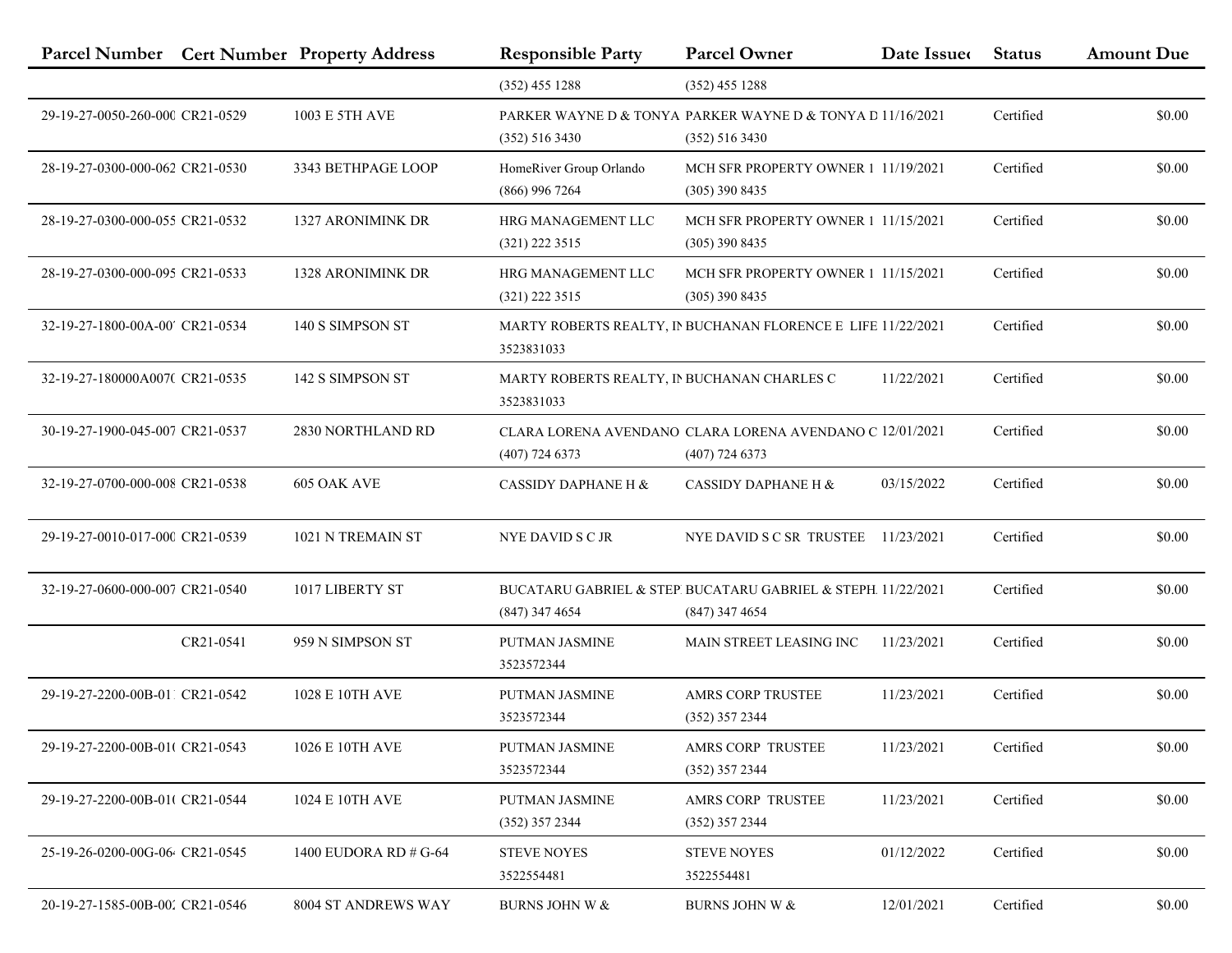| Parcel Number Cert Number Property Address |                        | <b>Responsible Party</b>                                  | <b>Parcel Owner</b>                                                                 | Date Issue | <b>Status</b> | <b>Amount Due</b> |
|--------------------------------------------|------------------------|-----------------------------------------------------------|-------------------------------------------------------------------------------------|------------|---------------|-------------------|
|                                            |                        | $(816)$ 289 5936                                          | $(816)$ 289 5936                                                                    |            |               |                   |
| 29-19-27-1200-000-007 CR21-0547            | 357 E 6TH AVE          | $(239)$ 877 0304                                          | MANJARREZ-KROENUNG JIM MANJARREZ-KROENUNG JIMB 12/03/2021<br>$(239)$ 877 0304       |            | Certified     | \$0.00            |
| 29-19-27-0050-145-000 CR21-0548            | 1306 SIMPSON ST        | WILLIAMS, ROLAND V<br>3219475253                          | WILLIAMS ROLAND V & WILET 12/07/2021                                                |            | Certified     | \$0.00            |
| 29-19-27-0010-016-000 CR21-0549            | 1140 N BAKER ST        | CASA SOLUTIONS LLC<br>$(321)$ 436 5466                    | CASA SOLUTIONS LLC<br>$(321)$ 436 5466                                              | 12/16/2021 | Certified     | \$0.00            |
| 28-19-27-0402-000-027 CR21-0550            | 2233 PICO LN           | <b>OLSON PROPERTIES</b><br>$(352)$ 406 5481               | <b>NOLAN JEANNE F</b>                                                               | 12/20/2021 | Certified     | \$0.00            |
| 32-19-27-0650-000-005 CR21-0551            | 1105 GOLF CLUB CT      | $(954)$ 605 5595                                          | SCHWARTZ JOSEPH H & BEA' SCHWARTZ JOSEPH H & BEATF 12/17/2021<br>$(954)$ 605 5595   |            | Certified     | \$0.00            |
| 32-19-27-0650-000-005 CR21-0552            | 1107 GOLF CLUB CT      | $(954)$ 605 5595                                          | SCHWARTZ JOSEPH H & BEA' SCHWARTZ JOSEPH H & BEATF 12/17/2021<br>$(954)$ 605 5595   |            | Certified     | \$0.00            |
| 30-19-27-1925-000-014 CR21-0553            | 1120 GARDNER LN        | $(352)$ 360 8840                                          | NEMEC SUSAN MORANGELLI JONES RALPH F LIFE ESTATE 12/21/2021                         |            | Certified     | \$0.00            |
| 32-19-27-0615-000-021 CR21-0554            | 575 SENECA OAKS CIR    | <b>EVERETT CHARLES</b>                                    | <b>EVERETT CHARLES</b>                                                              | 12/23/2021 | Certified     | \$0.00            |
| 30-19-27-1900-012-004 CR21-0555            | 1320 MORNINGSIDE DR    | CRADDOCK DALE A JR & BRI WARBLEDC LLC<br>$(352)$ 408 1416 |                                                                                     | 12/21/2021 | Certified     | \$0.00            |
| 23-19-26-1100-00D-00; CR21-0557            | 2120 DURHAM CT         | KIM KYUNGSOOK PARK & SU PARK KYUNGSOOK &                  |                                                                                     | 12/28/2021 | Certified     | \$0.00            |
| 20-19-27-1515-00B-00t CR22-0001            | 1798 HUNTERS GREENE CT | $(407)$ 252 9770                                          | CONNER ROGER W III & SHEL CONNER ROGER W III & SHELL 01/05/2022<br>$(407)$ 252 9770 |            | Certified     | \$0.00            |
| 30-19-27-1300-00B-021 CR22-0002            | 208 E PINE AVE         | $(407)$ 417 7709                                          | CENTRAL FLORIDA PROPERT CENTRAL FLORIDA PROPERTY 01/12/2022<br>$(407)$ 417 7709     |            | Certified     | \$0.00            |
| 25-19-26-0200-00E-04: CR22-0003            | 1400 EUDORA RD # E-43  | <b>GLOBAL PROPERTIES</b><br>$(407)$ 222 8064              | NEIMAN JOHN D & KATHRYN N 01/12/2022<br>$(321)$ 231 2918                            |            | Certified     | \$0.00            |
| 32-19-27-1800-00B-001 CR22-0004            | 118 S RHODES ST        | <b>BELL JUDITH L</b><br>$(407)$ 625 1120                  | <b>BELL JUDITH L</b><br>$(407)$ 625 1120                                            | 01/14/2022 | Certified     | \$0.00            |
| 32-19-27-1800-00B-001 CR22-0005            | 112 S RHODES ST        | <b>BELL JUDITH L</b><br>$(407)$ 625 1120                  | <b>BELL JUDITH L</b><br>$(407)$ 625 1120                                            | 01/14/2022 | Certified     | \$0.00            |
| 32-19-27-1800-00B-001 CR22-0006            | 110 S RHODES ST        | BELL JUDITH L                                             | <b>BELL JUDITH L</b>                                                                | 01/07/2022 | Certified     | \$0.00            |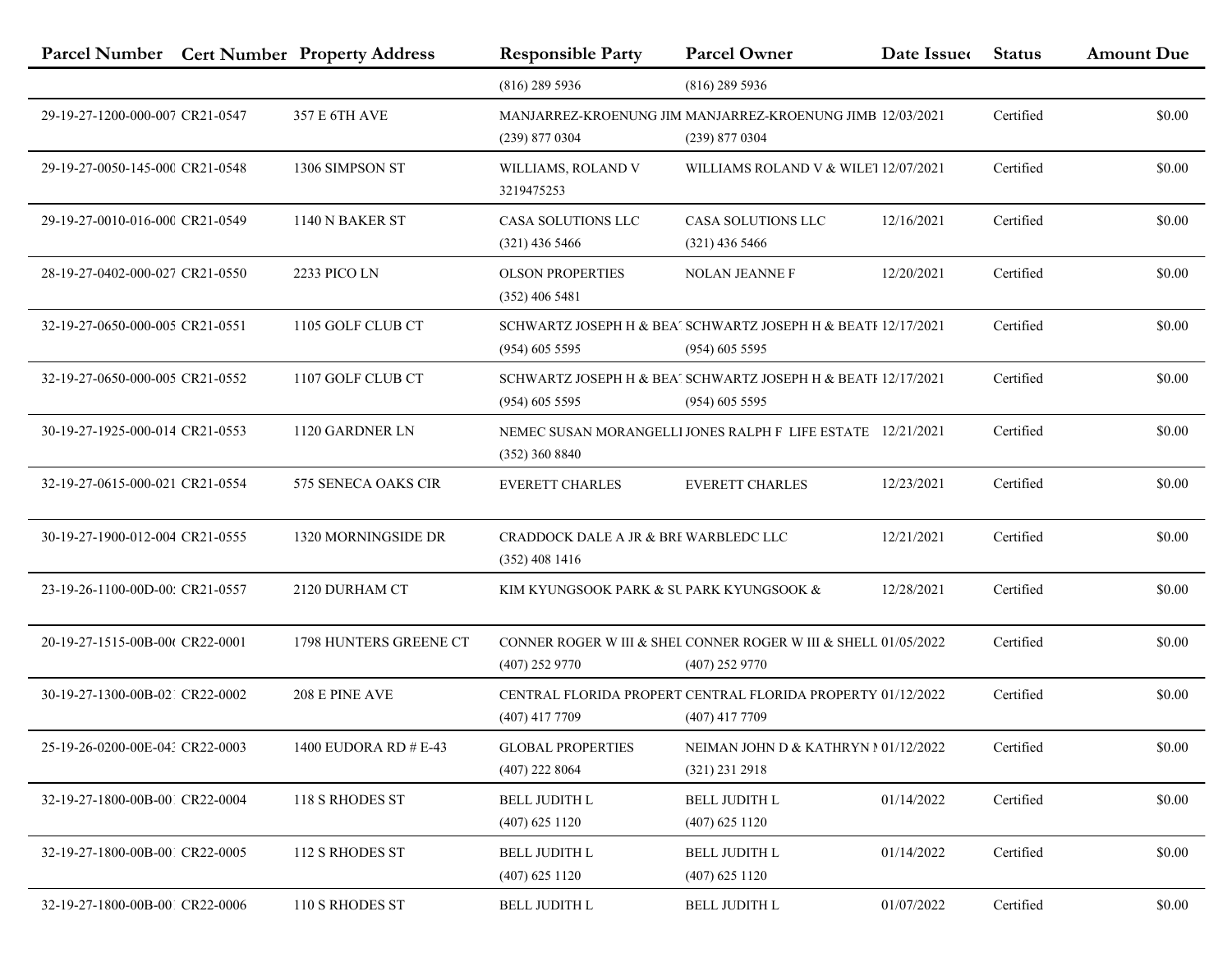| Parcel Number Cert Number Property Address |                            | <b>Responsible Party</b>                                | <b>Parcel Owner</b>                                                                   | Date Issue | <b>Status</b> | <b>Amount Due</b> |
|--------------------------------------------|----------------------------|---------------------------------------------------------|---------------------------------------------------------------------------------------|------------|---------------|-------------------|
|                                            |                            | $(407)$ 625 1120                                        | $(407)$ 625 1120                                                                      |            |               |                   |
| 30-19-27-0600-008-00E CR22-0007            | 601 W OLD HWY 441 # 8-B    | (352) 516 7208                                          | CARL & MONICA ANDERSEN LUTZ LUCILLE F LIFE ESTATE 01/13/2022                          |            | Certified     | \$0.00            |
| 29-19-27-0800-00A-01. CR22-0008            | 1304 E 11TH AVE            | <b>COLON JUSTO</b><br>$(407)$ 209 9072                  | <b>COLON JUSTO</b><br>$(407)$ 209 9072                                                | 01/18/2022 | Certified     | \$0.00            |
| 17-19-27-0010-000-008 CR22-0009            | <b>1793 STRATHMORE CIR</b> | $(845)$ 459 9283                                        | CRUZ JUAN C SR & LILIAM RI CRUZ JUAN C SR & LILIAM RIV 01/11/2022<br>$(845)$ 459 9283 |            | Certified     | \$0.00            |
| 32-19-27-0001-000-001 CR22-0010            | 1620 E 1ST AVE             | <b>GREEN WHEAT, LLC</b><br>$(352)$ 383 1213             | <b>GREEN WHEAT LLC</b><br>$(352)$ 978 6332                                            | 01/13/2022 | Certified     | \$0.00            |
| 08-19-27-1201-000-234 CR22-0011            | 3033 PLYMOUTH ROCK CIR     | $(703)$ 746 7219                                        | NOEL DOMINIQUE L & CARO! NOEL DOMINIQUE L & CAROLI 01/24/2022<br>$(703)$ 746 7219     |            | Certified     | \$0.00            |
| 32-19-27-2125-000-022 CR22-0012            | 1760 MOUNTCLAIR CT         | MAGNOLIA PROPERTY MANAHEGDE ANOOP R<br>$(407)$ 862 2250 |                                                                                       | 01/24/2022 | Certified     | \$0.00            |
| 25-19-26-0200-00G-06: CR22-0013            | 1400 EUDORA RD # G-65      | $(352)$ 255 4481                                        | NOYES STEPHEN H TRUSTEE NOYES STEPHEN H TRUSTEE 01/13/2022<br>$(352)$ 255 4481        |            | Certified     | \$0.00            |
| 25-19-26-0200-00G-06! CR22-0014            | 1400 EUDORA RD # G-69      | $(352)$ 255 4481                                        | NOYES STEPHEN H TRUSTEE NOYES STEPHEN H TRUSTEE 01/13/2022<br>$(352)$ 255 4481        |            | Certified     | \$0.00            |
| 29-19-27-0050-358-000 CR22-0015            | <b>814 E LIBERTY AVE</b>   | HARVEY CHARLES T &                                      | HARVEY CHARLES T &                                                                    | 01/14/2022 | Certified     | \$0.00            |
| 29-19-27-0050-356-000 CR22-0016            | 735 E LIBERTY AVE          | (407) 880 3980                                          | NOBLE WILLIAM D & TOMLY NOBLE WILLIAM D & TOMLYN 01/20/2022<br>(407) 880 3980         |            | Certified     | \$0.00            |
| 29-19-27-0010-016-000 CR22-0017            | 207 E 11TH AVE             | <b>GORDAN HUDAK</b><br>$(321)$ 436 5466                 | CASA SOLUTIONS LLC<br>$(321)$ 436 5466                                                | 01/20/2022 | Certified     | \$0.00            |
| 29-19-27-0050-210-000 CR22-0019            | 835 E 11TH AVE             | MAIN STREET RENEWAL<br>(512) 851 8950                   | <b>GREEN WHEAT LLC</b><br>$(352)$ 978 6332                                            | 01/24/2022 | Certified     | \$0.00            |
| 29-19-27-0001-000-116 CR22-0020            | 1716 N UNSER ST            | MAIN STREET RENEWAL<br>(512) 851 8950                   | <b>BARNES KENNETH M OR</b>                                                            | 01/19/2022 | Certified     | \$0.00            |
| 29-19-27-0150-000-001 CR22-0021            | 1517 N GRANDVIEW ST        | $(407)$ 624 8514                                        | LEMUEL PROPERTY MANAGI MEAD CARMEN & MIGUEL AY. 01/24/2022                            |            | Certified     | \$0.00            |
| 17-19-27-0010-000-022 CR22-0022            | 1798 STRATHMORE CIR        | COFFMAN MARK J & LISA J<br>$(352)$ 408 8765             | COFFMAN MARK J & LISA J<br>$(352)$ 408 8765                                           | 01/21/2022 | Certified     | \$0.00            |
| 29-19-27-0050-114-000 CR22-0023            | 407 GRANT AVE              | Cody Realty Group LLC                                   | CODY REALTY GROUP LLC                                                                 | 01/21/2022 | Certified     | \$0.00            |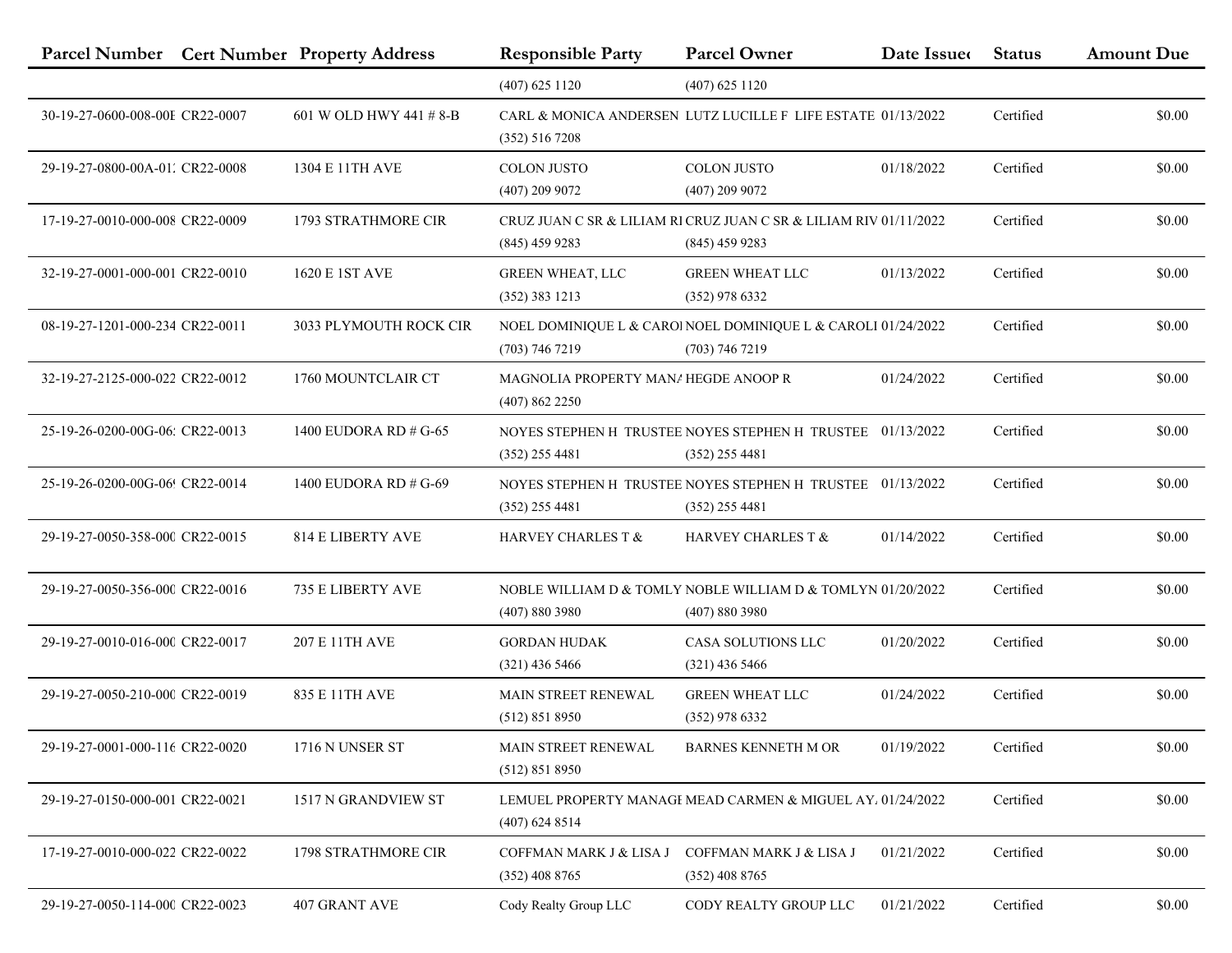|                                 | Parcel Number Cert Number Property Address | <b>Responsible Party</b>                         | <b>Parcel Owner</b>                                                             | Date Issue | <b>Status</b> | <b>Amount Due</b> |
|---------------------------------|--------------------------------------------|--------------------------------------------------|---------------------------------------------------------------------------------|------------|---------------|-------------------|
|                                 |                                            | (352) 573 5250                                   |                                                                                 |            |               |                   |
| 29-19-27-0050-313-000 CR22-0024 | 302 N SIMPSON ST                           | $(352)$ 223 9000                                 | LIFESTYLES MANAGEMENT (LIFESTYLES MANAGEMENT CC 02/07/2022)<br>$(352)$ 223 9000 |            | Certified     | \$0.00            |
| 20-19-27-1580-000-112 CR22-0025 | 9055 LAUREL RIDGE DR                       | <b>CONNER BLAKE A</b><br>(352) 988 0199          | <b>CONNER BLAKE A</b><br>$(352)$ 988 0199                                       | 01/26/2022 | Certified     | \$0.00            |
| 20-19-27-1510-000-036 CR22-0026 | 1630 STAFFORD SPRINGS BLV                  | <b>CONNER BLAKE A</b><br>$(352)$ 988 0199        | <b>CONNER BLAKE A</b><br>$(352)$ 988 0199                                       | 01/26/2022 | Certified     | \$0.00            |
| 29-19-27-0010-051-000 CR22-0029 | <b>604 ALEXANDER ST</b>                    | SPIKES YVONNE H TRUST<br>$(352)$ 383 2917        | SPIKES YVONNE H TRUST<br>$(352)$ 383 2917                                       | 02/08/2022 | Certified     | \$0.00            |
| 29-19-27-0010-051-000 CR22-0030 | <b>606 N ALEXANDER ST</b>                  | SPIKES YVONNE H TRUST<br>$(352)$ 383 2917        | SPIKES YVONNE H TRUST<br>$(352)$ 383 2917                                       | 02/08/2022 | Certified     | \$0.00            |
| 29-19-27-0010-051-000 CR22-0031 | <b>608 N ALEXANDER ST</b>                  | SPIKES YVONNE H TRUST<br>$(352)$ 383 2917        | <b>SPIKES YVONNE H TRUST</b><br>$(352)$ 383 2917                                | 02/08/2022 | Certified     | \$0.00            |
| 29-19-27-0010-051-000 CR22-0032 | <b>610 N ALEXANDER ST</b>                  | SPIKES YVONNE H TRUST<br>$(352)$ 383 2917        | <b>SPIKES YVONNE H TRUST</b><br>$(352)$ 383 2917                                | 02/08/2022 | Certified     | \$0.00            |
| 29-19-27-0010-051-000 CR22-0033 | <b>612 N ALEXANDER ST</b>                  | <b>SPIKES YVONNE H TRUST</b><br>$(352)$ 383 2917 | SPIKES YVONNE H TRUST<br>$(352)$ 383 2917                                       | 02/08/2022 | Certified     | \$0.00            |
| 29-19-27-0010-051-000 CR22-0034 | <b>614 N ALEXANDER ST</b>                  | SPIKES YVONNE H TRUST<br>$(352)$ 383 2917        | <b>SPIKES YVONNE H TRUST</b><br>$(352)$ 383 2917                                | 02/08/2022 | Certified     | \$0.00            |
| 29-19-27-0010-051-000 CR22-0035 | <b>616 N ALEXANDER ST</b>                  | SPIKES YVONNE H TRUST<br>$(352)$ 383 2917        | <b>SPIKES YVONNE H TRUST</b><br>$(352)$ 383 2917                                | 02/08/2022 | Certified     | \$0.00            |
| 29-19-27-0010-051-000 CR22-0036 | <b>618 N ALEXANDER ST</b>                  | SPIKES YVONNE H TRUST<br>$(352)$ 383 2917        | SPIKES YVONNE H TRUST<br>$(352)$ 383 2917                                       | 02/08/2022 | Certified     | \$0.00            |
| 29-19-27-0010-045-000 CR22-0037 | 709 N ALEXANDER ST                         | <b>SPIKES YVONNE H TRUST</b><br>(352) 383 2917   | SPIKES YVONNE H TRUST<br>$(352)$ 383 2917                                       | 02/08/2022 | Certified     | \$0.00            |
| 29-19-27-0010-045-000 CR22-0038 | 711 N ALEXANDER ST                         | SPIKES YVONNE H TRUST<br>(352) 383 2917          | <b>SPIKES YVONNE H TRUST</b><br>$(352)$ 383 2917                                | 02/08/2022 | Certified     | \$0.00            |
| 29-19-27-0010-045-000 CR22-0039 | 713 N ALEXANDER ST                         | SPIKES YVONNE H TRUST<br>$(352)$ 383 2917        | SPIKES YVONNE H TRUST<br>$(352)$ 383 2917                                       | 02/08/2022 | Certified     | \$0.00            |
| 29-19-27-0010-045-000 CR22-0040 | 715 N ALEXANDER ST                         | <b>SPIKES YVONNE H TRUST</b><br>$(352)$ 383 2917 | SPIKES YVONNE H TRUST<br>$(352)$ 383 2917                                       | 02/08/2022 | Certified     | \$0.00            |
| 29-19-27-0010-045-000 CR22-0041 | 209 W 7TH AVE                              | SPIKES YVONNE H TRUST                            | SPIKES YVONNE H TRUST                                                           | 02/08/2022 | Certified     | \$0.00            |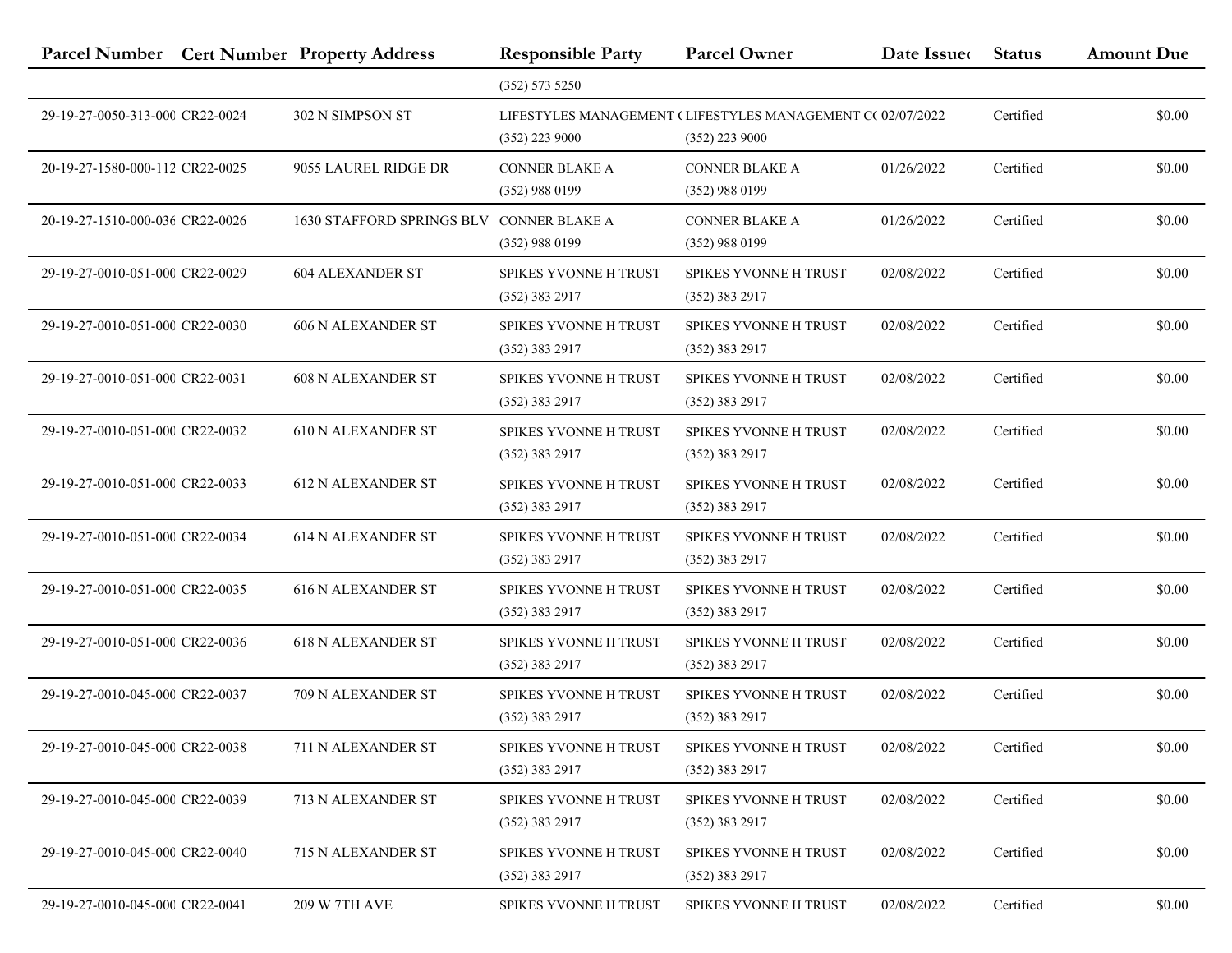|                                 | Parcel Number Cert Number Property Address                                            | <b>Responsible Party</b>                         | <b>Parcel Owner</b>                                                 | Date Issue | <b>Status</b> | <b>Amount Due</b> |
|---------------------------------|---------------------------------------------------------------------------------------|--------------------------------------------------|---------------------------------------------------------------------|------------|---------------|-------------------|
|                                 |                                                                                       | $(352)$ 383 2917                                 | (352) 383 2917                                                      |            |               |                   |
| 29-19-27-0010-045-000 CR22-0042 | 211 W 7TH AVE                                                                         | SPIKES YVONNE H TRUST<br>$(352)$ 383 2917        | <b>SPIKES YVONNE H TRUST</b><br>(352) 383 2917                      | 02/08/2022 | Certified     | \$0.00            |
| 29-19-27-0010-045-000 CR22-0043 | 213 W 7TH AVE                                                                         | SPIKES YVONNE H TRUST<br>$(352)$ 383 2917        | SPIKES YVONNE H TRUST<br>$(352)$ 383 2917                           | 02/08/2022 | Certified     | \$0.00            |
| 29-19-27-0010-045-000 CR22-0044 | 215 W 7TH AVE                                                                         | SPIKES YVONNE H TRUST<br>(352) 383 2917          | SPIKES YVONNE H TRUST<br>(352) 383 2917                             | 02/08/2022 | Certified     | \$0.00            |
| 29-19-27-0010-051-000 CR22-0045 | <b>626 N ALEXANDER ST</b>                                                             | <b>SPIKES YVONNE H TRUST</b><br>$(352)$ 383 2917 | <b>SPIKES YVONNE H TRUST</b><br>(352) 383 2917                      | 02/08/2022 | Certified     | \$0.00            |
| 29-19-27-0010-051-000 CR22-0046 | <b>628 N ALEXANDER ST</b>                                                             | SPIKES YVONNE H TRUST<br>$(352)$ 383 2917        | <b>SPIKES YVONNE H TRUST</b><br>(352) 383 2917                      | 02/08/2022 | Certified     | \$0.00            |
| 29-19-27-0010-051-000 CR22-0047 | <b>630 N ALEXANDER ST</b>                                                             | <b>SPIKES YVONNE H TRUST</b><br>$(352)$ 383 2917 | <b>SPIKES YVONNE H TRUST</b><br>$(352)$ 383 2917                    | 02/08/2022 | Certified     | \$0.00            |
| 29-19-27-0010-051-000 CR22-0048 | <b>632 N ALEXANDER ST</b>                                                             | SPIKES YVONNE H TRUST<br>(352) 383 2917          | <b>SPIKES YVONNE H TRUST</b><br>(352) 383 2917                      | 02/08/2022 | Certified     | \$0.00            |
| 29-19-27-0010-051-000 CR22-0049 | 136 W 7TH AVE                                                                         | <b>SPIKES YVONNE H TRUST</b><br>$(352)$ 383 2917 | SPIKES YVONNE H TRUST<br>(352) 383 2917                             | 02/08/2022 | Certified     | \$0.00            |
| 29-19-27-0010-051-000 CR22-0050 | 138 W 7TH AVE                                                                         | <b>SPIKES YVONNE H TRUST</b><br>$(352)$ 383 2917 | <b>SPIKES YVONNE H TRUST</b><br>(352) 383 2917                      | 02/08/2022 | Certified     | \$0.00            |
| 29-19-27-0010-051-000 CR22-0051 | 140 W 7TH AVE                                                                         | <b>SPIKES YVONNE H TRUST</b><br>$(352)$ 383 2917 | <b>SPIKES YVONNE H TRUST</b><br>$(352)$ 383 2917                    | 02/08/2022 | Certified     | \$0.00            |
| 32-19-27-2400-000-003 CR22-0052 | <b>408 N TREMAIN ST</b>                                                               | $(352)$ 988 4022                                 | YATSUK JAMES E & ANDREA YATSUK JAMES E & ANDREA<br>$(352)$ 988 4022 | 03/10/2022 | Certified     | \$0.00            |
| 32-19-27-2400-000-003 CR22-0053 | 408 N TREMAIN ST B TREMAIN YATSUK JAMES E & ANDREA YATSUK JAMES E & ANDREA 03/10/2022 | $(352)$ 988 4022                                 | $(352)$ 988 4022                                                    |            | Certified     | \$0.00            |
| 29-19-27-1300-000-012 CR22-0054 | 303 E 10TH AVE                                                                        | HOUSE DORLINDA VARGA<br>$(407)$ 312 9198         | HOUSE DORLINDA VARGA<br>$(407)$ 312 9198                            | 02/10/2022 | Certified     | \$0.00            |
| 29-19-27-0050-135-000 CR22-0055 | 420 GRANT E AVE                                                                       | <b>MAIN STREET RENEWAL</b><br>(512) 851 8950     | ALTON ASSET COMPANY 4, LL 05/19/2022                                |            | Certified     | \$0.00            |
| 23-19-26-0075-000-055 CR22-0056 | 2106 KEN CT                                                                           |                                                  | HEIST HARRY A & CHRISTIN/ HEIST HARRY A & CHRISTINA 103/01/2024     |            | Certified     | \$0.00            |
| 30-19-27-0060-000-015 CR22-0057 | 200 E 10TH AVE UNIT 15                                                                |                                                  | NATHAN & CORY HANFLINK NATHAN & CORY HANFLINK 02/17/2022            |            | Certified     | \$0.00            |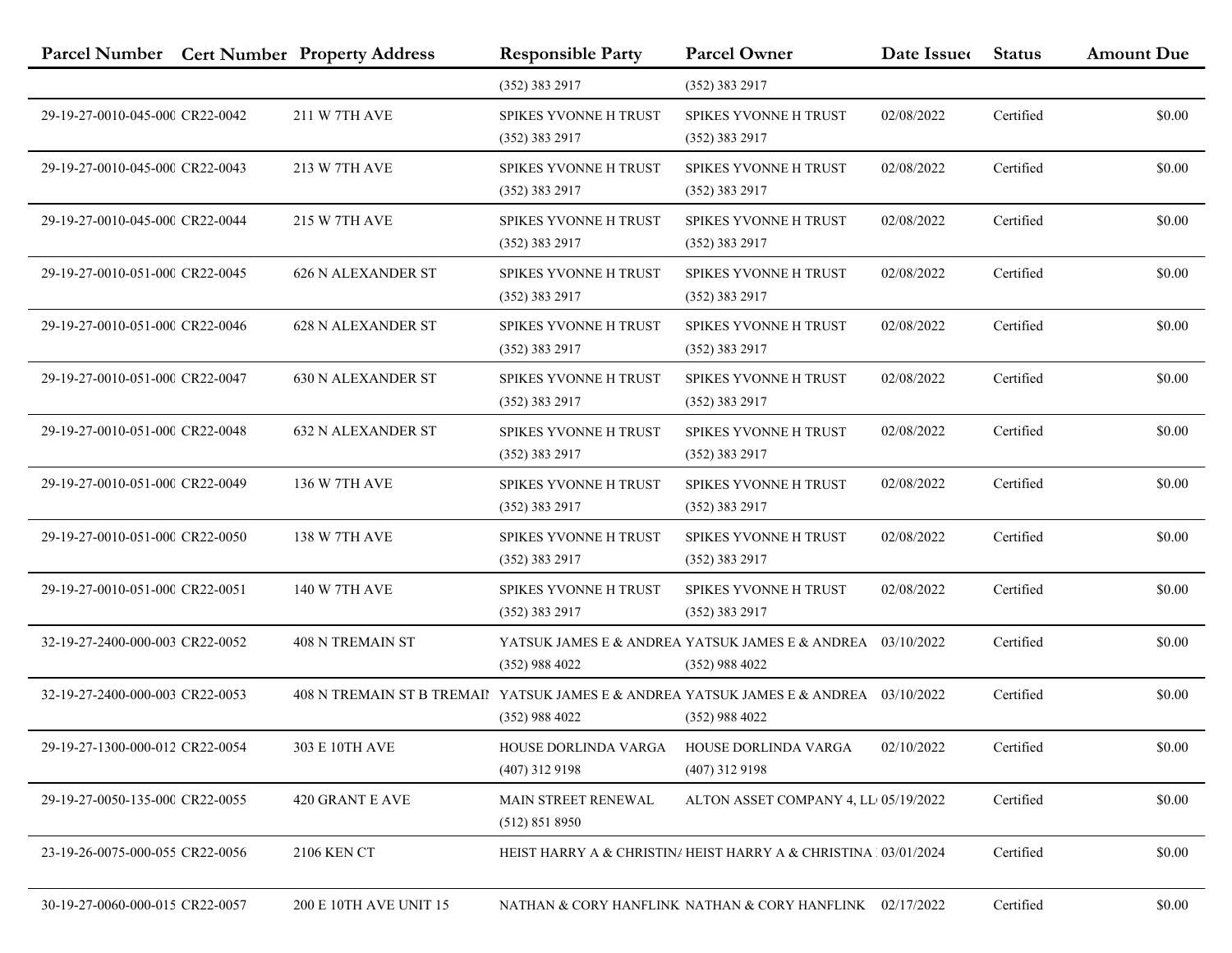| Parcel Number Cert Number Property Address |                         | <b>Responsible Party</b>                 | <b>Parcel Owner</b>                             | Date Issue | <b>Status</b> | <b>Amount Due</b> |
|--------------------------------------------|-------------------------|------------------------------------------|-------------------------------------------------|------------|---------------|-------------------|
|                                            |                         | $(973)$ 452 0785                         |                                                 |            |               |                   |
| 25-19-26-0200-00F-058 CR22-0058            | 1400 EUDORA RD # $F-58$ | <b>STEVE NOYES</b><br>3522554481         | STEPHEN H. NOYES<br>$(352)$ 255 4481            | 04/14/2022 | Certified     | \$0.00            |
| 25-19-26-0200-00H-07' CR22-0059            | 1400 EUDORA RD # H-77   | STEPHEN H. NOYES<br>$(352)$ 255 4481     | STEPHEN H. NOYES<br>$(352)$ 255 4481            | 04/14/2022 | Certified     | \$0.00            |
| 29-19-27-2200-00B-004 CR22-0060            | 920 E 10TH AVE          | FLEMING, HULON<br>3527354656             | <b>FLEMING HULON</b>                            | 03/01/2022 | Certified     | \$0.00            |
| 30-19-27-1600-000-095 CR22-0061            | 1205 CRESTVIEW DR       | <b>SARA NIELSEN</b><br>$(386)$ 785 3665  | KIEFER MICHAEL A & JEANNE 02/28/2022            |            | Certified     | \$0.00            |
| 32-19-27-1900-00A-01t CR22-0062            | 917 E 2ND AVE           | <b>MATAMO INC</b><br>$(352)$ 267 4567    | <b>KAPLAN STEPHEN B</b>                         | 03/02/2024 | Certified     | \$0.00            |
| 29-19-27-0050-402-000 CR22-0065            | 112 S GRANDVIEW ST $#D$ | SOUTHERLAND ELEANOR<br>$(630)$ 372 0376  | MITCHELL HELEN M TRUSTEE 03/15/2022             |            | Certified     | \$0.00            |
| 29-19-27-0050-121-000 CR22-0066            | 1105 GRANT AVE          | YEUNG TAI PO SHAN &                      | YEUNG TAI PO SHAN &                             | 03/07/2022 | Certified     | \$0.00            |
| 28-19-27-0310-000-225 CR22-0067            | 3301 WOLF RUN RD        | HENSLEY FAMILY TRUST<br>$(719)$ 660 6349 | <b>HENSLEY FAMILY TRUST</b><br>$(719)$ 660 6349 | 03/07/2022 | Certified     | \$0.00            |
| 20-19-27-1525-00G-00, CR22-0068            | 7008 PINE HOLLOW DR     | Adrian Neal Alford<br>$(321)$ 945 9964   | Adrian Neal Alford<br>$(321)$ 945 9964          | 03/08/2022 | Certified     | \$0.00            |
| 29-19-27-0700-113-009 CR22-0070            | 1562 N TREMAIN ST       | ASBATE GEORGE M                          | <b>ASBATE GEORGE M</b>                          | 03/14/2022 | Certified     | \$0.00            |
| 29-19-27-0700-113-009 CR22-0071            | 1564 N TREMAIN ST       | ASBATE GEORGE M                          | <b>ASBATE GEORGE M</b>                          | 03/14/2022 | Certified     | \$0.00            |
| 29-19-27-0700-113-009 CR22-0072            | 302 JACKSON AVE         | ASBATE GEORGE M                          | <b>ASBATE GEORGE M</b>                          | 03/14/2022 | Certified     | \$0.00            |
| 29-19-27-0700-113-009 CR22-0073            | 304 JACKSON AVE         | ASBATE GEORGE M                          | <b>ASBATE GEORGE M</b>                          | 03/14/2022 | Certified     | \$0.00            |
| 29-19-27-0700-113-009 CR22-0074            | 306 JACKSON AVE         | ASBATE GEORGE M                          | <b>ASBATE GEORGE M</b>                          | 03/14/2022 | Certified     | \$0.00            |
| 29-19-27-0700-113-009 CR22-0075            | <b>308 JACKSON AVE</b>  | ASBATE GEORGE M                          | <b>ASBATE GEORGE M</b>                          | 03/14/2022 | Certified     | \$0.00            |
| 29-19-27-0700-113-009 CR22-0077            | 312 JACKSON AVE         | ASBATE GEORGE M                          | <b>ASBATE GEORGE M</b>                          | 03/14/2022 | Certified     | \$0.00            |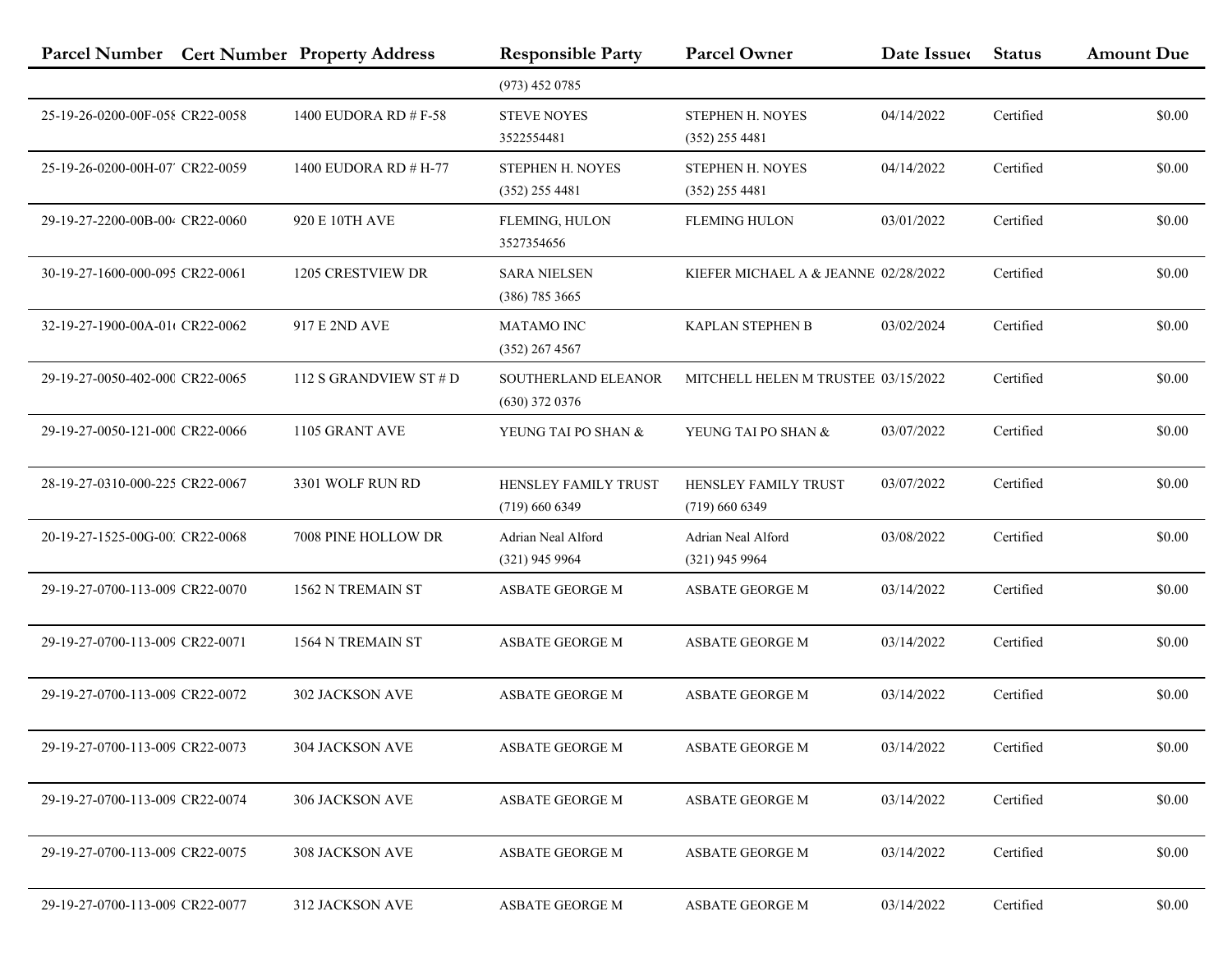|                                 | Parcel Number Cert Number Property Address | <b>Responsible Party</b>                                        | <b>Parcel Owner</b>                                                                   | Date Issue | <b>Status</b> | <b>Amount Due</b> |
|---------------------------------|--------------------------------------------|-----------------------------------------------------------------|---------------------------------------------------------------------------------------|------------|---------------|-------------------|
|                                 |                                            |                                                                 |                                                                                       |            |               |                   |
| 32-19-27-0700-000-043 CR22-0078 | 510 MICHIGAN ST                            | (352) 552 2572                                                  | REHLER CHARLES M TRUSTI REHLER CHARLES M TRUSTEF 03/15/2022<br>(352) 552 2572         |            | Certified     | \$0.00            |
| 32-19-27-0700-000-043 CR22-0079 | 520 MICHIGAN ST                            | (352) 552 2572                                                  | REHLER CHARLES M TRUSTI REHLER CHARLES M TRUSTEE 03/15/2022<br>(352) 552 2572         |            | Certified     | \$0.00            |
| 32-19-27-1300-007-011 CR22-0080 | 213 PINECREST RD                           | EXPERT INVESTMENTS LLC FLORIDA HOMES 17 LLC<br>$(352)$ 720 3392 |                                                                                       | 03/15/2022 | Certified     | \$0.00            |
| 29-19-27-0050-432-000 CR22-0081 | 819 S CLAYTON ST                           | FOURARI, ABDEL FATAH<br>$(407)$ 466 2533                        | HENRY & MARGARET LUGERII 03/16/2022                                                   |            | Certified     | \$0.00            |
| 28-19-27-0310-000-160 CR22-0082 | 3224 BETHPAGE LOOP                         | (972) 782 5526                                                  | SFR ACQUISITIONS 2, LLC C/C SFR ACQUISITIONS 2, LLC C/O 103/24/2022<br>(972) 782 5526 |            | Certified     | \$0.00            |
| 29-19-27-2400-00A-00. CR22-0084 | 722 GRANT AVE                              | <b>BERGER REALTY</b><br>$(407)$ 230 8811                        | <b>BRANDOLINO PATRICK</b>                                                             | 03/22/2022 | Certified     | \$0.00            |
| 25-19-26-0200-00B-01' CR22-0085 | 1400 EUDORA RD # B-17                      | $(321)$ 231 2918                                                | NEIMAN JOHN D & KATHRYN NEIMAN JOHN D & KATHRYN N 03/23/2022<br>$(321)$ 231 2918      |            | Certified     | \$0.00            |
| 30-19-27-0060-000-002 CR22-0086 | <b>200 E 10TH AVE UNIT 2</b>               | $(352)$ 408 7577                                                | STEVEN AND DEBORAH SHAI SHANK STEVEN & DEBORAH A 03/31/2022                           |            | Certified     | \$0.00            |
| 29-19-27-1400-000-009 CR22-0087 | <b>406 E 9TH AVE</b>                       | HATCHIK KAREN E<br>$(703)$ 901 3311                             | HATCHIK KAREN E<br>$(703)$ 901 3311                                                   | 04/05/2022 | Certified     | \$0.00            |
| 31-19-27-1550-000-004 CR22-0088 | 211 N BAKER ST 200                         | HATCHIK KAREN E<br>$(703)$ 901 3311                             | HATCHIK KAREN E<br>$(703)$ 901 3311                                                   | 04/05/2022 | Certified     | \$0.00            |
| 29-19-27-1400-000-009 CR22-0089 | 812 HACKETT CT                             | HATCHIK KAREN E<br>$(703)$ 901 3311                             | <b>HATCHIK KAREN E</b><br>$(703)$ 901 3311                                            | 04/05/2022 | Certified     | \$0.00            |
| 29-19-27-1400-000-009 CR22-0090 | 834 HACKETT CT B                           | HATCHIK KAREN E<br>$(703)$ 901 3311                             | HATCHIK KAREN E<br>$(703)$ 901 3311                                                   | 04/05/2022 | Certified     | \$0.00            |
| 29-19-27-1400-000-009 CR22-0091 | 834 HACKETT CT A                           | <b>HATCHIK KAREN E</b><br>$(703)$ 901 3311                      | HATCHIK KAREN E<br>$(703)$ 901 3311                                                   | 04/05/2022 | Certified     | \$0.00            |
| 25-19-26-0200-00G-06t CR22-0092 | 1400 EUDORA RD # G-66                      | EPSTEIN MARTHA J                                                | EPSTEIN MARTHA J                                                                      | 04/05/2022 | Certified     | \$0.00            |
| 20-19-27-1515-00A-02( CR22-0093 | 1883 COUNTRY CLUB BLVD                     | <b>EMILY AND ROB FELTNER</b>                                    | <b>EMILY AND ROB FELTNER</b><br>$(904)$ 535 1460                                      | 04/14/2022 | Certified     | \$0.00            |
| 32-19-27-0645-000-015 CR22-0094 | 583 DORSET CT                              | P5 2021-2 BORROWER LLC                                          | P5 2021-2 BORROWER LLC                                                                | 04/19/2022 | Certified     | \$0.00            |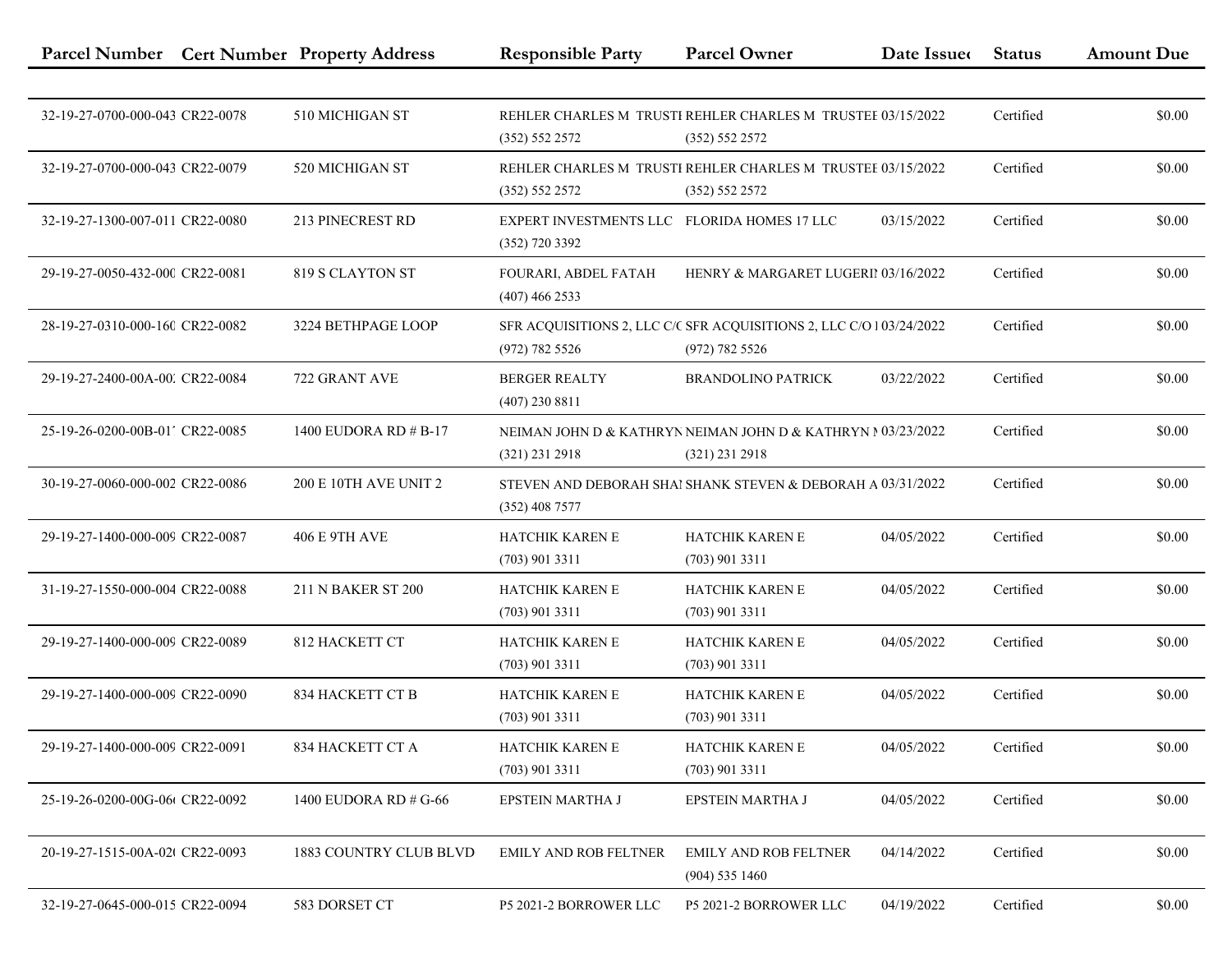|                                 | Parcel Number Cert Number Property Address | <b>Responsible Party</b>                | <b>Parcel Owner</b>                                                                      | Date Issue | <b>Status</b> | <b>Amount Due</b> |
|---------------------------------|--------------------------------------------|-----------------------------------------|------------------------------------------------------------------------------------------|------------|---------------|-------------------|
|                                 |                                            | $(480)$ 459 2451                        | $(480)$ 459 2451                                                                         |            |               |                   |
| 29-19-27-1300-000-026 CR22-0095 | 506 E 7TH AVE                              | $(954)$ 605 5746                        | CLARKE DARREN D & TRACY CLARKE DARREN D & TRACY 04/21/2022<br>$(954)$ 605 5746           |            | Certified     | \$0.00            |
| 17-19-27-0012-000-010 CR22-0096 | <b>1729 STRATHMORE CIR</b>                 | $(480)$ 459 2451                        | <b>PROGRESS RESIDENTIAL BOI PROGRESS RESIDENTIAL BORF 05/13/2022</b><br>$(480)$ 459 2451 |            | Certified     | \$0.00            |
| 29-19-27-0050-261-000 CR22-0098 | 502 N SIMPSON ST                           | $(480)$ 459 2451                        | PROGRESS RESIDENTIAL BOI ZILLOW HOMES PROPERTY TR 04/19/2022                             |            | Certified     | \$0.00            |
| 29-19-27-1300-000-006 CR22-0099 | 435 E 11TH AVE                             | $(407)$ 619 1962                        | GREEN TREE APARTMENTS L GREEN TREE APARTMENTS LL 04/12/2022                              |            | Certified     | \$0.00            |
| 29-19-27-1300-000-006 CR22-0100 | 437 E 11TH AVE                             | $(407)$ 619 1962                        | GREEN TREE APARTMENTS L GREEN TREE APARTMENTS LL 04/12/2022                              |            | Certified     | \$0.00            |
| 29-19-27-1300-000-006 CR22-0101 | 439 E 11TH AVE                             | $(407)$ 619 1962                        | GREEN TREE APARTMENTS L GREEN TREE APARTMENTS LL 04/12/2022                              |            | Certified     | \$0.00            |
| 29-19-27-1300-000-006 CR22-0102 | 441 E 11TH AVE                             | $(407)$ 619 1962                        | GREEN TREE APARTMENTS I. GREEN TREE APARTMENTS I.L. 04/12/2022                           |            | Certified     | \$0.00            |
| 29-19-27-1300-000-006 CR22-0103 | 443 E 11TH AVE                             | $(407)$ 619 1962                        | GREEN TREE APARTMENTS L GREEN TREE APARTMENTS LL 04/12/2022                              |            | Certified     | \$0.00            |
| 29-19-27-1300-000-006 CR22-0104 | 445 E 11TH AVE                             | $(407)$ 619 1962                        | <b>GREEN TREE APARTMENTS L GREEN TREE APARTMENTS LL 04/12/2022</b>                       |            | Certified     | \$0.00            |
| 29-19-27-1300-000-006 CR22-0105 | 447 E 11TH AVE                             | $(407)$ 619 1962                        | GREEN TREE APARTMENTS L GREEN TREE APARTMENTS LL 04/12/2022                              |            | Certified     | \$0.00            |
| 29-19-27-1300-000-006 CR22-0106 | 449 E 11TH AVE                             | $(407)$ 619 1962                        | GREEN TREE APARTMENTS L GREEN TREE APARTMENTS LL 04/12/2022                              |            | Certified     | \$0.00            |
| 29-19-27-1300-000-006 CR22-0107 | 451 E 11TH AVE                             | $(407)$ 619 1962                        | <b>GREEN TREE APARTMENTS L GREEN TREE APARTMENTS LL 04/12/2022</b>                       |            | Certified     | \$0.00            |
| 29-19-27-2500-000-005 CR22-0108 | 915 E 11TH AVE                             |                                         | THOMPSON CHAD R & ANDRI THOMPSON CHAD R & ANDREA 04/14/2022                              |            | Certified     | \$0.00            |
| 32-19-27-0030-000-001 CR22-0109 | 1261 S HIGHLAND ST                         | DORA SUGARHOUSE LLC<br>$(352)$ 406 8925 | DORA SUGARHOUSE LLC<br>$(352)$ 406 8925                                                  | 04/14/2022 | Certified     | \$0.00            |
| 32-19-27-0030-000-001 CR22-0110 | 1259 S HIGHLAND ST                         | DORA SUGARHOUSE LLC<br>$(352)$ 406 8925 | DORA SUGARHOUSE LLC<br>$(352)$ 406 8925                                                  | 04/14/2022 | Certified     | \$0.00            |
| 29-19-27-0050-133-000 CR22-0114 | 1408 GORHAM ST                             | ALERT HOMES, LLC.                       | ALERT HOMES, LLC.                                                                        | 04/29/2022 | Certified     | \$0.00            |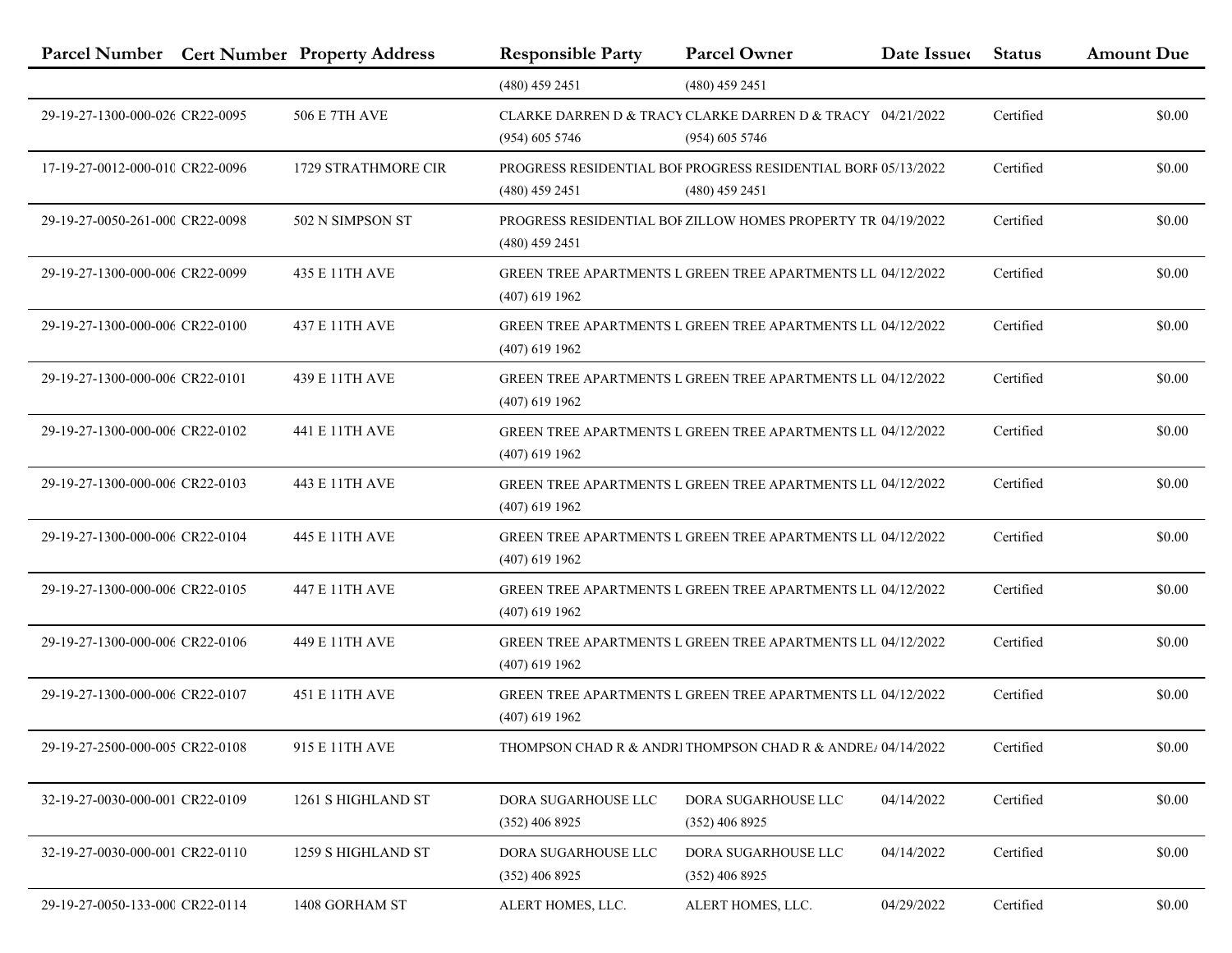|                                 | Parcel Number Cert Number Property Address | <b>Responsible Party</b>                                    | <b>Parcel Owner</b>                                                              | Date Issue | <b>Status</b> | <b>Amount Due</b> |
|---------------------------------|--------------------------------------------|-------------------------------------------------------------|----------------------------------------------------------------------------------|------------|---------------|-------------------|
|                                 |                                            | (828) 964 5705                                              | $(828)$ 964 5705                                                                 |            |               |                   |
| 20-19-27-1500-000-005 CR22-0115 | 1600 PARK FOREST BLVD                      | <b>BARBA LYNETTE</b><br>(352) 874 4201                      | <b>BARBA, LYNETTE</b><br>(352) 874 4201                                          | 05/24/2022 | Certified     | \$0.00            |
| 28-19-27-0401-000-005 CR22-0116 | 784 CHACALL LOOP                           |                                                             | LEWIS DONALD W & EMILY FLEWIS DONALD W & EMILY K $05/02/2022$                    |            | Certified     | \$0.00            |
| 25-19-26-1100-012-027 CR22-0117 | 1211 PARK PL                               | DAVE LOWE REALTY<br>$(352)$ 978 1921                        | SAKS MICHAEL S LIFE ESTATE 05/05/2022                                            |            | Certified     | \$0.00            |
| 32-19-27-2150-000-007 CR22-0118 | 445 S GRANDVIEW ST # 7                     | $(719)$ 371 5592                                            | HORN PEAK INVESTMENTS, I FLORIDA SKIES INVESTING LL 05/04/2022                   |            | Certified     | \$0.00            |
| 29-19-27-0020-000-002 CR22-0119 | 521 N SIMPSON ST                           | MC GLAVE LLC                                                | MC GLAVE LLC                                                                     | 05/11/2022 | Certified     | \$0.00            |
| 32-19-27-2800-000-306 CR22-0130 | 101 N GRANDVIEW ST #306                    | DAVE LOWE REALTY INC<br>$(352)$ 409 0369                    | FELICIA JACKSON & BRIAN HU 05/26/2022                                            |            | Certified     | \$0.00            |
| 29-19-27-2900-000-024 CR22-0131 | 333 WINTER BLISS LN                        |                                                             | LG SERVICES & INVESTMENT LG SERVICES & INVESTMENTS 05/23/2022                    |            | Certified     | \$0.00            |
| 28-19-27-0310-000-146 CR22-0135 | 3242 DORNICH DR                            | A REAL ESTATE BOUTIQUE L L&JB HOMES LLC<br>$(352)$ 516 5616 |                                                                                  | 05/25/2022 | Certified     | \$0.00            |
| 32-19-27-2175-000-010 CR22-0136 | 1433 E LIBERTY ST                          | FULLER PROPERTIES INC<br>(352) 516 3170                     | FULLER PROPERTIES INC<br>$(352)$ 735 0597                                        | 05/26/2022 | Certified     | \$0.00            |
| 32-19-27-2175-000-015 CR22-0137 | 1403 LIBERTY AVE                           | $(352)$ 735 0597                                            | SIX CORNERS INVESTMENTS SIX CORNERS INVESTMENTS L 05/26/2022<br>$(352)$ 735 0597 |            | Certified     | \$0.00            |
| 29-19-27-2400-00D-00! CR22-0138 | 701 LINCOLN AVE                            | FULLER PROPERTIES INC<br>$(352)$ 735 0597                   | <b>FULLER PROPERTIES INC</b><br>(352) 735 0597                                   | 05/26/2022 | Certified     | \$0.00            |
| 29-19-27-0050-107-000 CR22-0139 | 825 JACKSON AVE                            | MAIN STREET RENEWAL<br>(512) 851 8950                       | TRANS AM SFE II LLC<br>$(321)$ 236 6009                                          | 05/31/2022 | Certified     | \$0.00            |
| 32-19-27-0001-000-052 CR22-0144 | 1528 E 1ST AVE                             | $(386)$ 341 7838                                            | DELTONA HOUSE RENTALS II DELTONA HOUSE RENTALS IN 06/07/2022<br>$(386)$ 341 7838 |            | Certified     | \$0.00            |
| 32-19-27-0001-000-052 CR22-0145 | 1526 E 1ST AVE                             | $(386)$ 341 7838                                            | DELTONA HOUSE RENTALS II DELTONA HOUSE RENTALS IN 06/07/2022<br>$(386)$ 341 7838 |            | Certified     | \$0.00            |
| 32-19-27-0001-000-053 CR22-0146 | 1532 E 1ST AVE                             | $(386)$ 341 7838                                            | DELTONA HOUSE RENTALS II DELTONA HOUSE RENTALS IN 06/07/2022<br>$(386)$ 341 7838 |            | Certified     | \$0.00            |
| 23-19-26-1100-00B-01: CR22-0148 | 3101 VILLAGE LN                            | <b>VINTAGE REALTY</b>                                       | SOLOMON HAROLD & SUSAN 06/09/2022                                                |            | Certified     | \$0.00            |